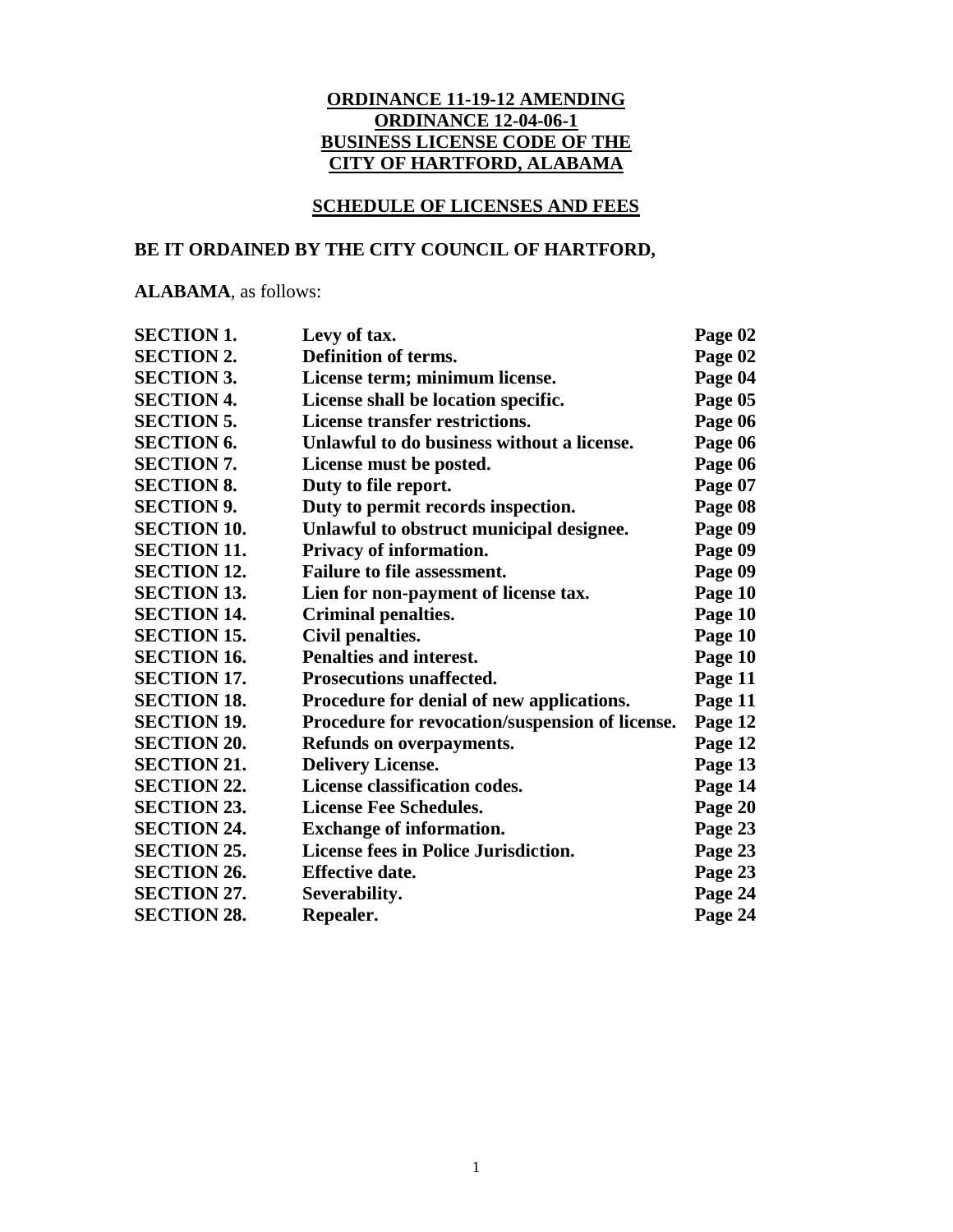### **SECTION 1. Levy of Tax.**

Pursuant to the *Code of Alabama,* the following is hereby declared to be and is adopted as the business license code and schedule of licenses for the municipality for the year beginning January 1, 2007, and for each subsequent year thereafter. There is hereby levied and assessed a business license fee for the privilege of doing any kind of business, trade, profession or other activity in the municipality, or the police jurisdiction, by whatever name called.

### **SECTION 2. Definitions**.

Unless the context clearly requires otherwise, the following terms shall have the following meaning as set forth below:

[1] BUSINESS. Any commercial or industrial activity or any enterprise, trade, profession, occupation, or livelihood, including the lease or rental of residential or nonresidential real estate, whether or not carried on for gain or profit, and whether or not engaged in as a principal or as an independent contractor, which is engaged in, or caused to be engaged in, within a municipality.

[2] BUSINESS LICENSE. An annual license issued by the municipality for the privilege of doing any kind of business, trade, profession, or any other activity in the municipality, by whatever name called, which document is required to be conspicuously posted or displayed except to the extent the taxpayer's business license tax or other financial information is listed thereon.

[3] BUSINESS LICENSE REMITTANCE FORM. Any business license return, renewal reminder notice, or other writing on which the taxpayer calculates the business license tax liability for all or part of the license year and remits the amount so calculated with the form.

[4] DEPARTMENT or DEPARTMENT OF REVENUE. The Alabama Department of Revenue, as created under Section 40-2-1 et seq.

[5] DESIGNEE. An agent or employee of the municipality authorized to administer or collect, or both the municipality's business license taxes, which may include another taxing jurisdiction, the Department of Revenue, or a "private auditing or collecting firm" as defined in Section 40-2A-3 of the *Code of Alabama*.

[6] GROSS RECEIPTS. The measure of any and all receipts of a business from whatever source derived, to the maximum extent permitted by applicable laws and constitutional provisions, to be used in calculating the amount due for a business license. Provided, however, that:

(a) Gross receipts shall not include any of the following taxes collected by the business on behalf of any taxing jurisdiction or the federal government: All taxes which are imposed on the ultimate consumer, collected by the taxpayer and remitted by or on behalf of the taxpayer to the taxing authority, whether state, local or federal, including utility gross receipts levied pursuant to Article 3, Chapter 21, Title 40; license taxes levied pursuant to Article 2, Chapter 21, Title 40; or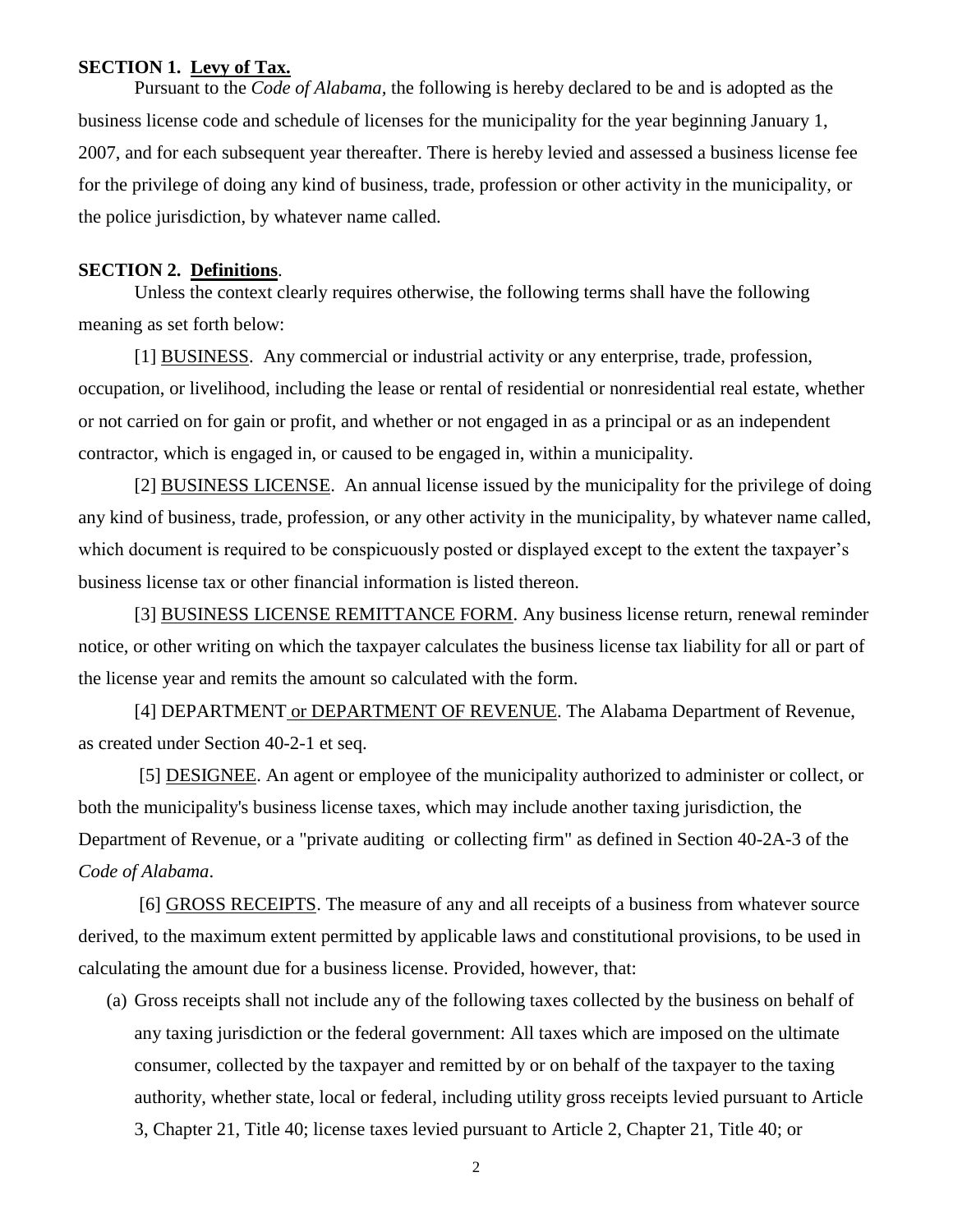reimbursements to professional employer organizations of federal, state or local payroll taxes or unemployment insurance contributions; but no other deductions or exclusions from gross receipts shall be allowed except as provided in this article.

- (b) A different basis for calculating the business license may be used by the municipality with respect to certain categories of taxpayers as prescribed in Section 11-51-90B.
- (c) For a utility or other entity described in Section 11-51-129, gross receipts shall be limited to the gross receipts derived from the retail furnishing of utility services within the municipality during the preceding year that are taxed under Article 3 of Chapter 21 of Title 40, except that nothing herein shall affect any existing contract or agreement between a municipality and a utility or other entity. The gross receipts derived from the furnishing of utility services shall not be subject to further business license taxation by the municipality.
- (d) Gross receipts shall not include dividends or other distributions received by a corporation, or proceeds from borrowing, the sale of a capital asset, and the repayment of the principal portion of a loan, the issuance of stock or other equity investments, or capital contributions, or the undistributed earnings of subsidiary entities.

[7] LICENSE FORM. Any business license application form, renewal reminder notice, business license remittance form, or business license return by whatever name called.

[8] LICENSE OFFICER or MUNICIPAL LICENSE OFFICER. The municipal employee charged by the municipality with the primary responsibility of administering the municipality's business license tax ordinance and related matters thereto.

[9] LICENSE YEAR. The calendar year.

[10] MUNICIPALITY. Any town or city in this state that levies a business license tax from time to time. The term shall also include the town's or city's police jurisdiction, where the business license tax is levied in the police jurisdiction.

[11] PERSON. Any individual, association, estate, trust, partnership, limited liability company, corporation, or other entity of any kind, except for any nonprofit corporation formed under the laws of Alabama which is operated to enable municipalities that become members of such nonprofit corporation to finance or refinance capital projects and related undertakings, on a cooperative basis, and whose board of directors or other governing body consists primarily of elected officials of the municipality.

[12] TAXING JURISDICTION. Any municipality that levies a business license tax, whether or not a business license tax is levied within its police jurisdiction, or the Department of Revenue acting as agent on behalf of a municipality pursuant to Section 11-51-180 et seq., as the context requires.

[13] TAXPAYER. Any person subject to or liable under this chapter for any business license tax; any person required to file a return with respect to, or pay or remit the business license tax levied under this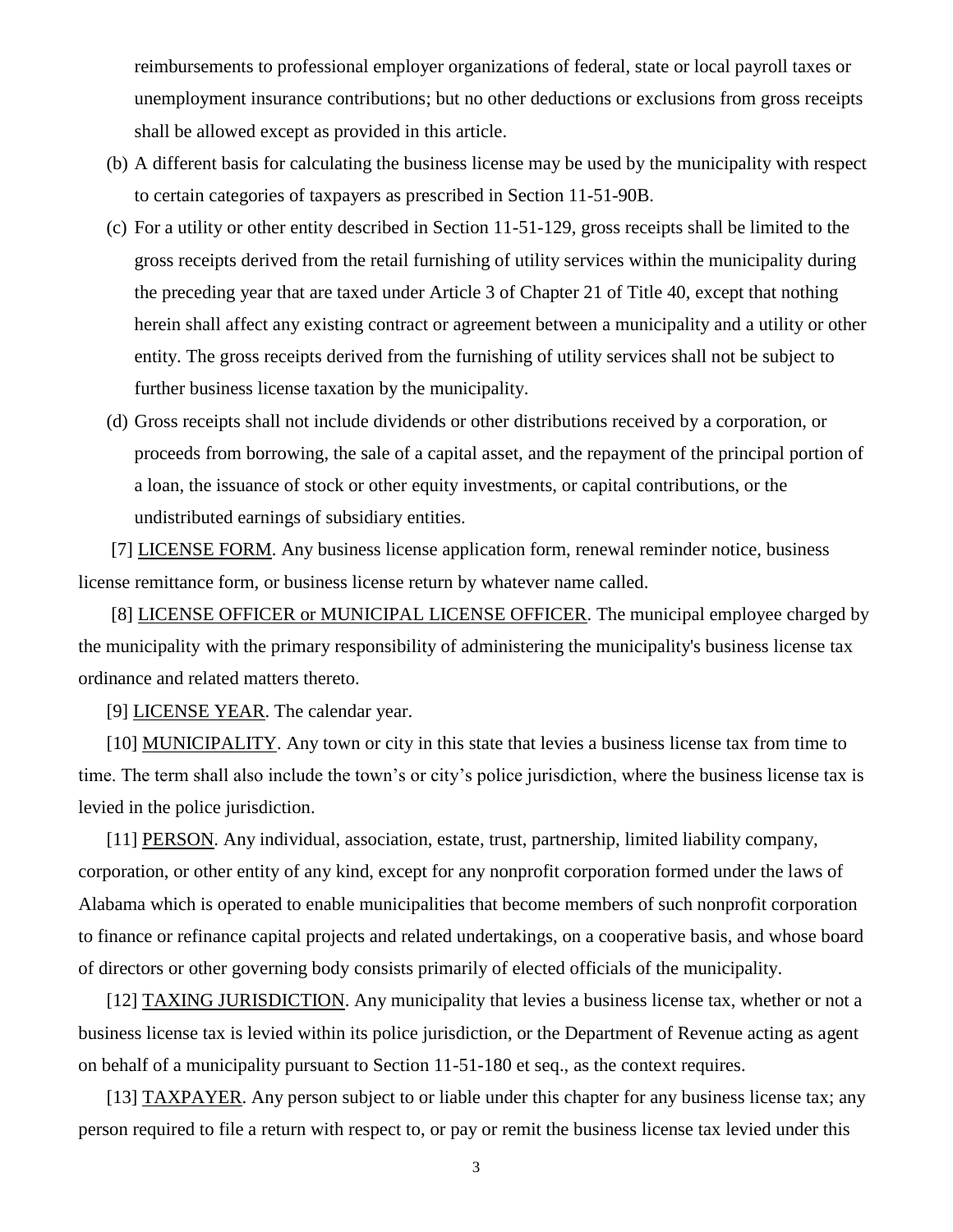chapter or to report any information or value to the taxing jurisdiction; or any person required to obtain, or who holds any interest in, any business license issued by the taxing jurisdiction; or any person that may be affected by any act or refusal to act by the taxing jurisdiction under this chapter, or to keep any required by this chapter

[14] U.S.C. The applicable title and section of the United States Code, as amended from time to time.

[15] OTHER TERMS. Other capitalized or specialized terms used in this ordinance, and not defined above, shall have the same meanings ascribed to them in Section 40-2A-3, of the *Alabama Code*, unless the context therein otherwise specifies.

### **SECTION 3. License term; minimums**.

The license term and the minimum amount for a business license are as follows:

- (a) *Full Year*. Every person who commences business before the first day of July shall be subject to and shall pay the annual license for such business in full. Unless otherwise specified in the enclosed schedules, the minimum annual license shall be \$35.00.
- (b) *Half Year*. Every person who commences business on or after July  $1<sup>st</sup>$ , shall be subject to and shall pay one-half (1/2) the annual license for such business for that calendar year.
- (c) *Issue Fee*. For each license issued there shall be an issue fee collected in an amount equal to the maximum amount allowable by the Department of Revenue which shall be adjusted every five license years by an amount equal to the percentage increase in the U. S. Department of Labor's Producer Price Index, with the base year being 2006. The said issue fee shall be collected in the same manner as the license tax.
- (d) *Annual Renewal*. Except as provided in subsections (i) or (ii), the business license shall be renewed annually on or before the 31<sup>st</sup> day of January each year.

( i ) If the due date for payment of any business license falls on a weekend or a holiday recognized by the municipality from time to time, the due date shall automatically be extended until the next business day.

( ii ) Insurance company annual license renewals shall be renewed in accordance with Section 11-51-122 of the *Code of Alabam*a which states that each year, each insurance company shall furnish the municipality a statement in writing duly certified showing the full and true amount of gross premiums received during the preceding year and shall accompany such statement with the amount of license tax due according to the licensing schedule. Failure to furnish such statement or to pay such sum shall subject the company and its agents to those penalties as prescribed for doing business without a license as provided for in the municipal code.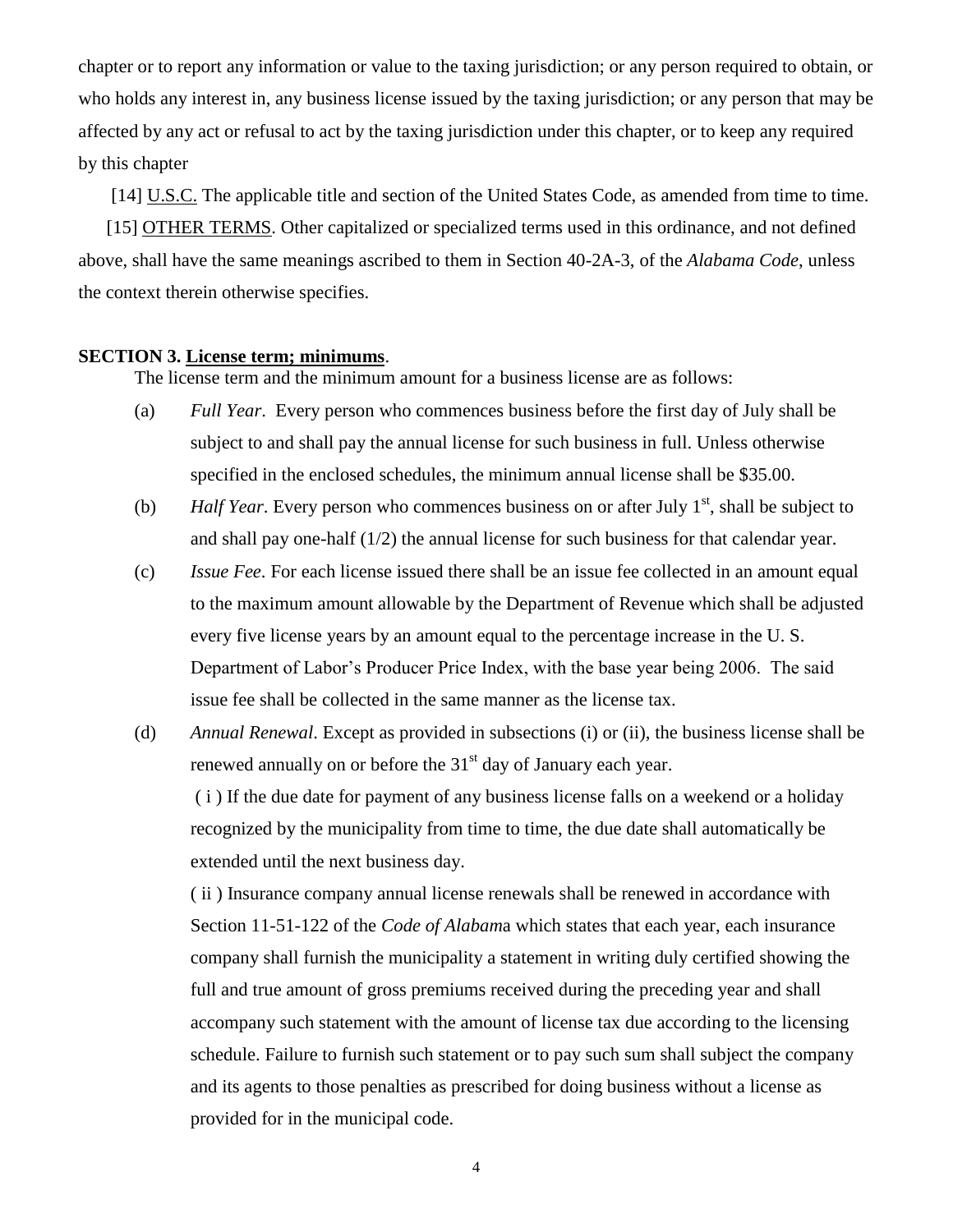( iii ) On or before December 31 of each year, a renewal reminder shall be mailed to each licensee that purchased a business license during the current year. Said renewal notice shall be mailed via regular U.S. mail to the licensee's last known address of record with the municipality. Licensees are required to furnish the municipality any address changes for their business prior to December  $1<sup>st</sup>$  in order for them to receive their notice. ( iv ) Business license renewal payments received by the municipality shall be applied to the current renewal only when any and other debts the licensee owes to the municipality are first paid in full. No business license shall be issued if the current renewal payment does not meet said prior obligations and the current renewal. Failure to pay such sums shall subject the licensee and its agents to those penalties as prescribed for doing business without a license provided for in the municipal code.

### **SECTION 4**. **License shall be location specific**.

- (a) For each place at which any business is carried on, a separate license shall be paid, and any person desiring to engage in any business for which a license is required shall designate the place at which business is carried on, and the license to be issued shall designate such place, and such license shall authorize the carrying on of such business only at the place designated.
- (b) Every person dealing in two or more of the articles, or engaging in two or more of the businesses, vocations, occupations or professions scheduled herein, shall take out and pay for a license for each line of business.
- (c) A taxpayer subject to the license authorized by this ordinance that is engaged in business in other municipalities, may account for its gross receipts so that the part of its gross receipts attributable to its branch offices will not be subject to the business license imposed by this ordinance. To establish a bona fide branch office, the taxpayer must demonstrate proof of all following criteria:

( i ) The taxpayer must demonstrate the continuing existence of an actual facility located outside the police jurisdiction in which its principal business office is located, such as a retail store, outlet, business office, showroom, or warehouse, to which employees and/or independent contractors are assigned or located during regular normal working hours.

( ii ) The taxpayer must maintain books and records, which reasonably indicate a segregation or allocation of the taxpayer's gross receipts to the particular facility of facilities.

( iii ) The taxpayer must provide proof that separate telephone listings, signs, and other indications of its separate activity are in existence.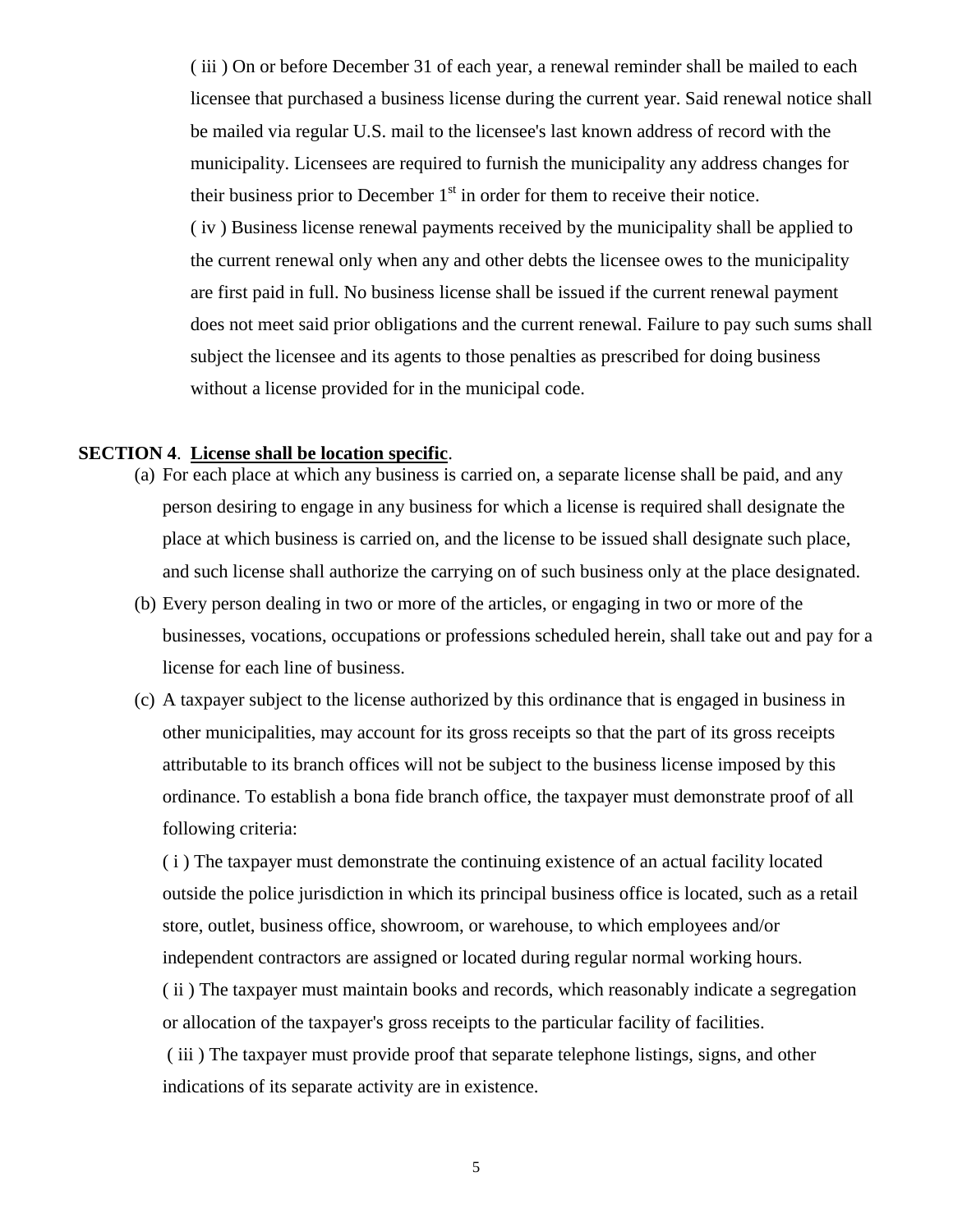( iv ) Billing and/or collection activities relating to the business conducted at the branch office or offices are performed by an employee or other representative, of the taxpayer who has such responsibility for the branch office.

( v ) All business claimed by a branch office or offices must be conducted by and through said office or offices.

( vi ) The taxpayer must supply proof that all applicable business licenses with respect to the branch office or offices have been issued.

### **SECTION 5**. **Restriction on transfer of license**.

No license shall be transferred except with the consent of the council or other governing body of the municipality or of the director of finance or other chief revenue officer or his or her designee, and no license shall be transferred to reflect a physical change of address of the taxpayer within the municipality more than once during a license year and never from one taxpayer to another. Provided that a mere change in the name or ownership of a taxpayer that is a corporation, partnership. Limited liability company or other form of legal entity now or hereafter recognized by the laws of Alabama shall not constitute a transfer for purposes of this chapter, unless (1) the change requires the taxpayer to obtain a new federal employer identification number or Department of Revenue taxpayer identification number or (2), in the discretion of the municipality, the subject license is one for the sale of alcoholic beverages. Nothing in this section shall prohibit a municipality from requiring a new business license application and approval for an alcoholic beverage license.

### **SECTION 6**. **Unlawful to do business without a license**.

It shall be unlawful for any person, taxpayer, or agent of a person or taxpayer to engage in businesses or vocations in the municipality for which a license is required without first having procured a license. A violation of this division of the ordinance passed hereunder fixing a license shall be punishable by a fine not to exceed the sum of five hundred (\$500) for each offense, and if a willful violation, by imprisonment, not to exceed six months, or both, at the discretion of the court trying the same. Each day shall constitute a separate offense.

#### **SECTION 7**. **License must be posted**.

Every license shall be posted in a conspicuous place, where said business, trade or occupation is carried on, and the holder of the license shall immediately show same to the designee of the municipality upon being requested so to do.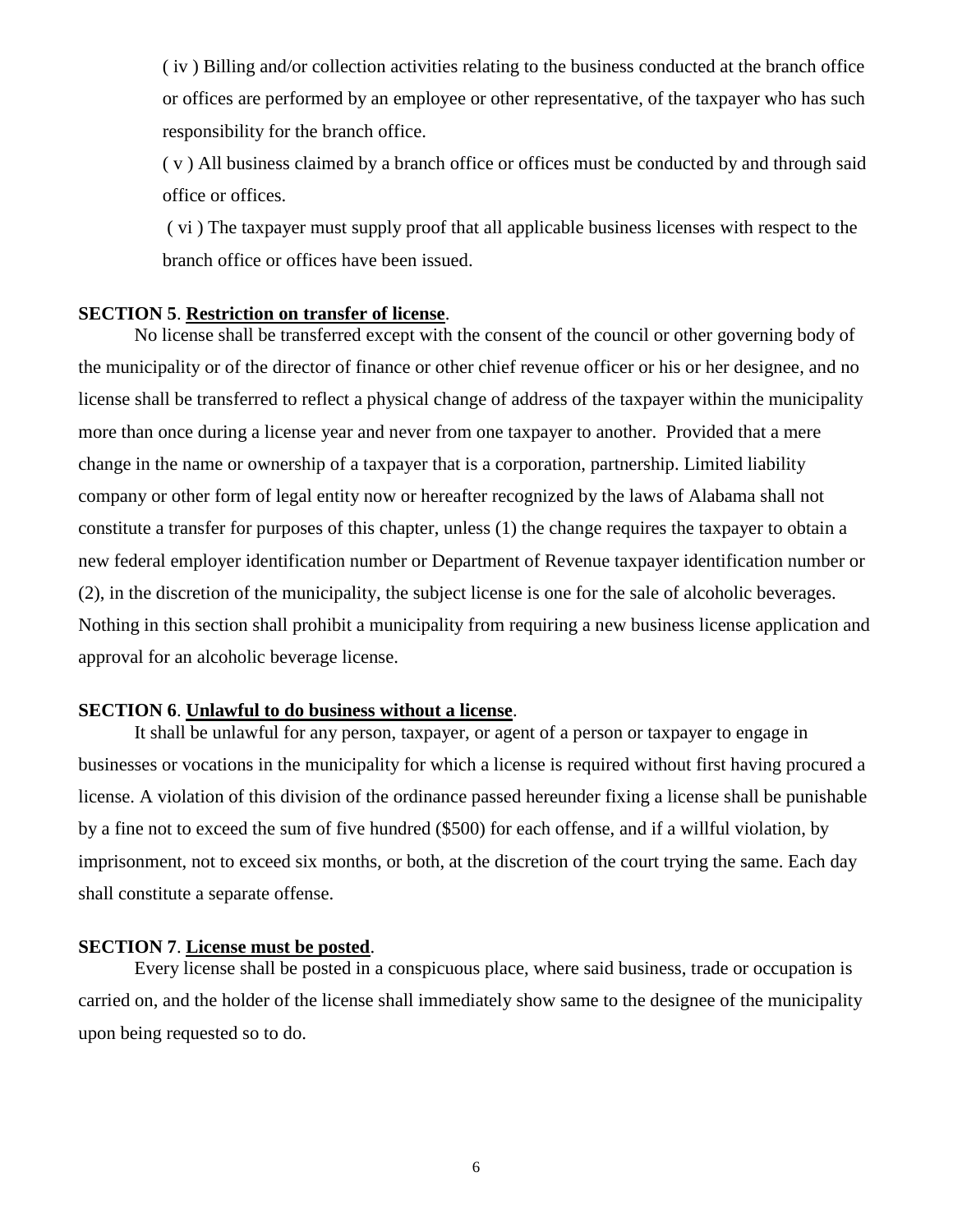### **SECTION 8**. **Duty to file report**.

- (a) It shall be the duty of every person subject to such license tax to render to the municipality on such forms as may be required, a sworn statement showing the total business done, amount of sales, gross receipts and gross sales, stock, value of furniture and other equipment, capital invested, number of helpers or employees, amount of space occupied, or other factor described in the schedule, one or several, as the case may require, for the ascertainment of the classification of such person for license taxation purposes and the correct amount of license tax to which he is subject.
- (b) If the municipality determines that the amount of business license tax reported on or remitted with any business license remittance form is incorrect, if no business license remittance form is filed within the time prescribed, or if the information provided on the form is insufficient to allow the taxing jurisdiction to determine the proper amount of business license tax due, the municipality shall calculate the correct amount of the tax based on the most accurate and complete information reasonably obtainable and enter a preliminary assessment for the correct amount of business license tax, including any applicable penalty and interest.
- (c) If the amount of business license tax remitted by the taxpayer is undisputed by the municipality, or if the taxpayer consents to the amount of any deficiency or preliminary assessment in writing, the municipality shall enter a final assessment for the amount of the tax due, plus any applicable penalty and interest.
- (d) The municipality shall promptly mail a copy of any preliminary assessment to the taxpayer's last known address by either first class U.S. mail or certified U.S. mail with return receipt requested, or, in the sole discretion of the municipality, deliver the preliminary assessment to the taxpayer by personal delivery.
- (e) (1) If a taxpayer disagrees with a preliminary assessment as entered by the taxing jurisdiction, the taxpayer shall file a petition for review with the municipal license officer within 30 days from the date of entry of the preliminary assessment setting out the specific objections to the preliminary assessment. If a petition for review is timely filed, the license officer of the municipality shall schedule a conference with the taxpayer for the purpose of allowing the taxpayer or its representatives and the representatives of the municipality to present their respective positions, discuss any omissions or errors, and to attempt to agree upon any changes or modifications to the assessment. The license officer shall issue findings of fact and law within 60 days following the conference, which shall promptly upon issuance be mailed or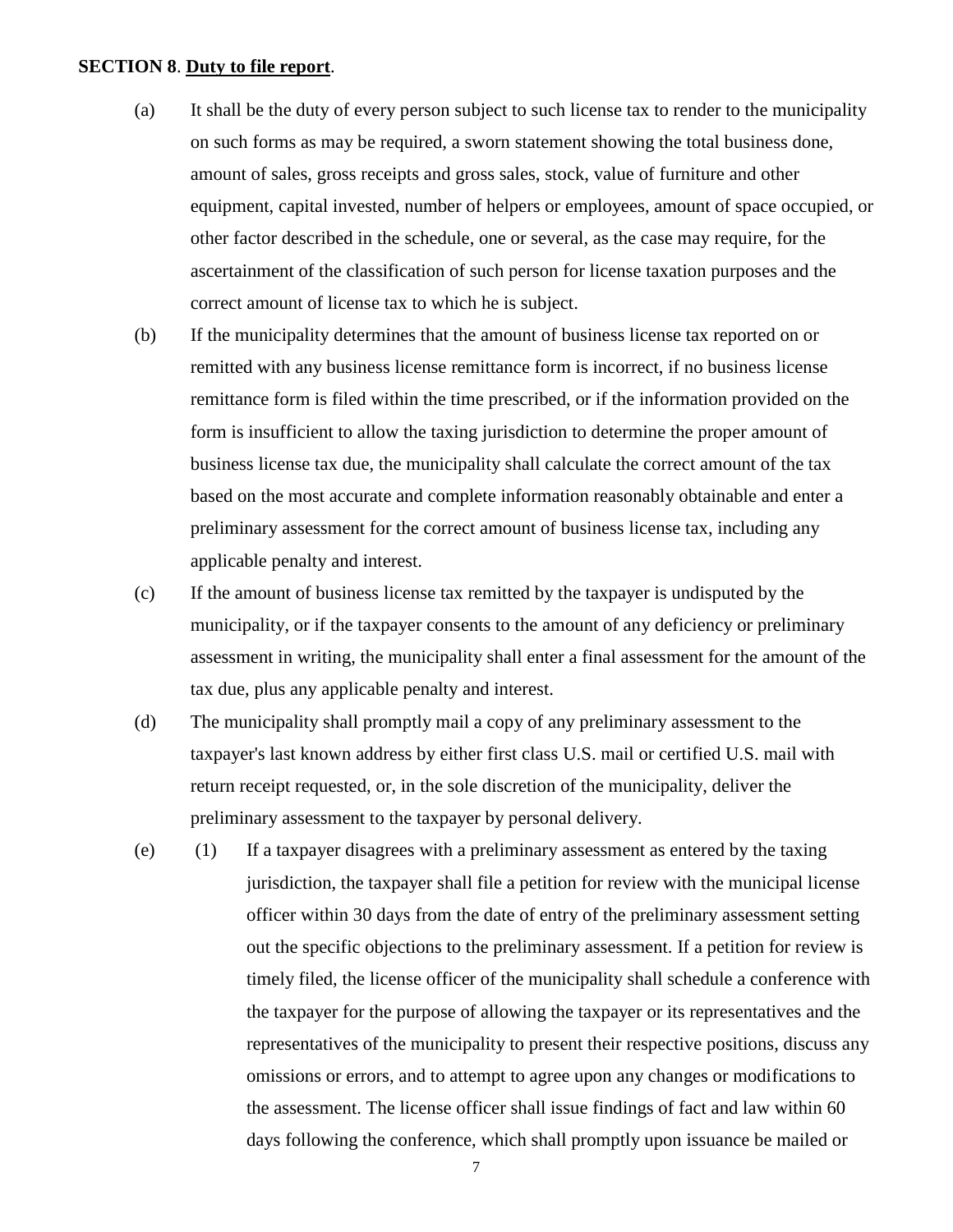delivered to the taxpayer, consistent with the procedures set forth in subsection (d) above.

- (2) If the taxpayer disagrees with the license officer's findings of fact and law, the taxpayer may appeal to the municipal governing body, by filing a notice of appeal with the municipal clerk within 30 days after the findings have been issued. The appeal shall be in writing and shall set forth in reasonable detail the grounds on which the taxpayer disagrees with the license officer's findings of fact and law.
- (3) If a petition for review: a. is not timely filed, or b. is timely filed, and upon further review the license officer, or the administrative hearings officer or governing body of the municipality, as the case may be, determines that the preliminary assessment is due to be upheld in whole or in part, the taxing jurisdiction shall make the assessment final in the amount of business license tax due as computed by the taxing jurisdiction, with applicable penalty and interest.
- (4) A copy of the final assessment shall promptly be mailed to the taxpayer's last known address (i) by either first class U.S. mail or certified U.S. mail with return receipt requested in the case of assessments of business license tax of five hundred dollars (\$500.00) or less, or (ii) by certified U.S. mail with return receipt requested in the case of assessments of business license tax of more then five hundred (\$500.00). In either case, at the option of the taxing jurisdiction a copy of the final assessment may be delivered to the taxpayer by personal delivery.

### **SECTION 9**. **Duty to permit inspection and produce records**.

Upon demand by the designee of the municipality, it shall be the duty of all licensees to:

- (a) Permit the designee of the municipality to enter the business and to inspect all portions of his place or places of business for the purposes of enabling said municipal designee to gain such information as may be necessary or convenient for determining the proper license classification, and determining the correct amount of license tax;
- (b) To furnish information during reasonable business hours, at the licensee's place of business, in the municipality or the police jurisdiction, all books of account, invoices, papers, reports and memoranda containing entries showing amount of purchases, sales receipts, inventory and other information from which the correct license tax classification of such person may be ascertained and the correct amount of license tax to which he is subject may be determined, including exhibition of bank deposit books, bank statements,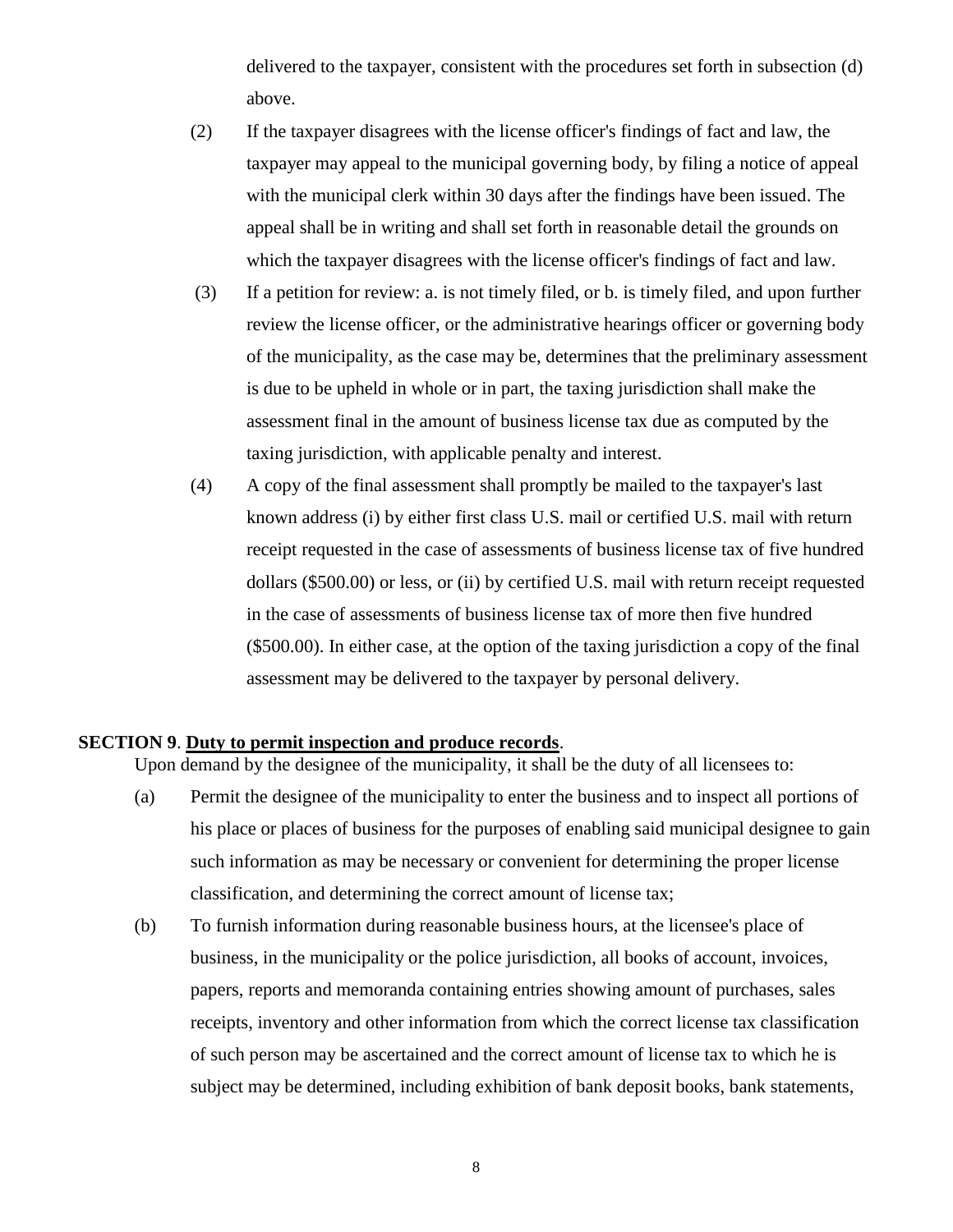copies of sales tax returns to the State of Alabama, copies of Alabama income tax returns and federal income tax returns.

### **SECTION 10**. **Unlawful to obstruct**.

It shall be unlawful for any person, or for any agent, servant or employee of such person, to fail or refuse to perform any duty imposed by this ordinance; nor shall any person, agent, servant or employee of such person obstruct or interfere with the designee of the municipality in carrying out the purposes of this ordinance.

### **SECTION 11**. **Privacy**.

- (a) It shall be unlawful for any person connected with the administration of this ordinance to divulge any information obtained by him/her in the course of inspection and examination of the books, papers, reports and memoranda of the taxpayer made pursuant to the provisions of this ordinance, except to the mayor, the municipal attorney or others authorized by law to receive such information described herein.
- (b) It shall be unlawful for any person to print, publish, or divulge, without the written permission or approval of the taxpayer, the license form of any taxpayer or any part of the license form, or any information secured in arriving at the amount of tax or value reported, for any purpose other than the proper administration of any matter administered by the taxing jurisdiction, or upon order of any court, or as otherwise allowed in this ordinance.
- (c) Nothing herein shall prohibit the disclosure of the fact that a taxpayer has or has not purchased a business license. Statistical information pertaining to taxes may be disclosed to the municipality council upon their written request through the Mayor's office. It shall be unlawful for any person to violate the provisions of this section.

### **SECTION 12**. **Failure to file assessment**.

- (a) In any case where a person subject to paying a license tax as provided herein fails to do so, the municipal designee shall be authorized to assess and determine the amount of license taxes due using the best information available either by return filed or by other means.
- (b) The taxpayer shall be notified by registered or certified mail, or by personal service, of the amount of any such assessment, and of his right to appear before the municipal governing body on a day named not less than twenty (20) days from the date of notice and to show cause why such assessment shall not be made final. Such appearance may be made by agent or attorney.
- (c) If no showing is made on or before the date fixed in such notice, or if such showing is not sufficient in the judgement of the municipality, such assessment shall be made final in the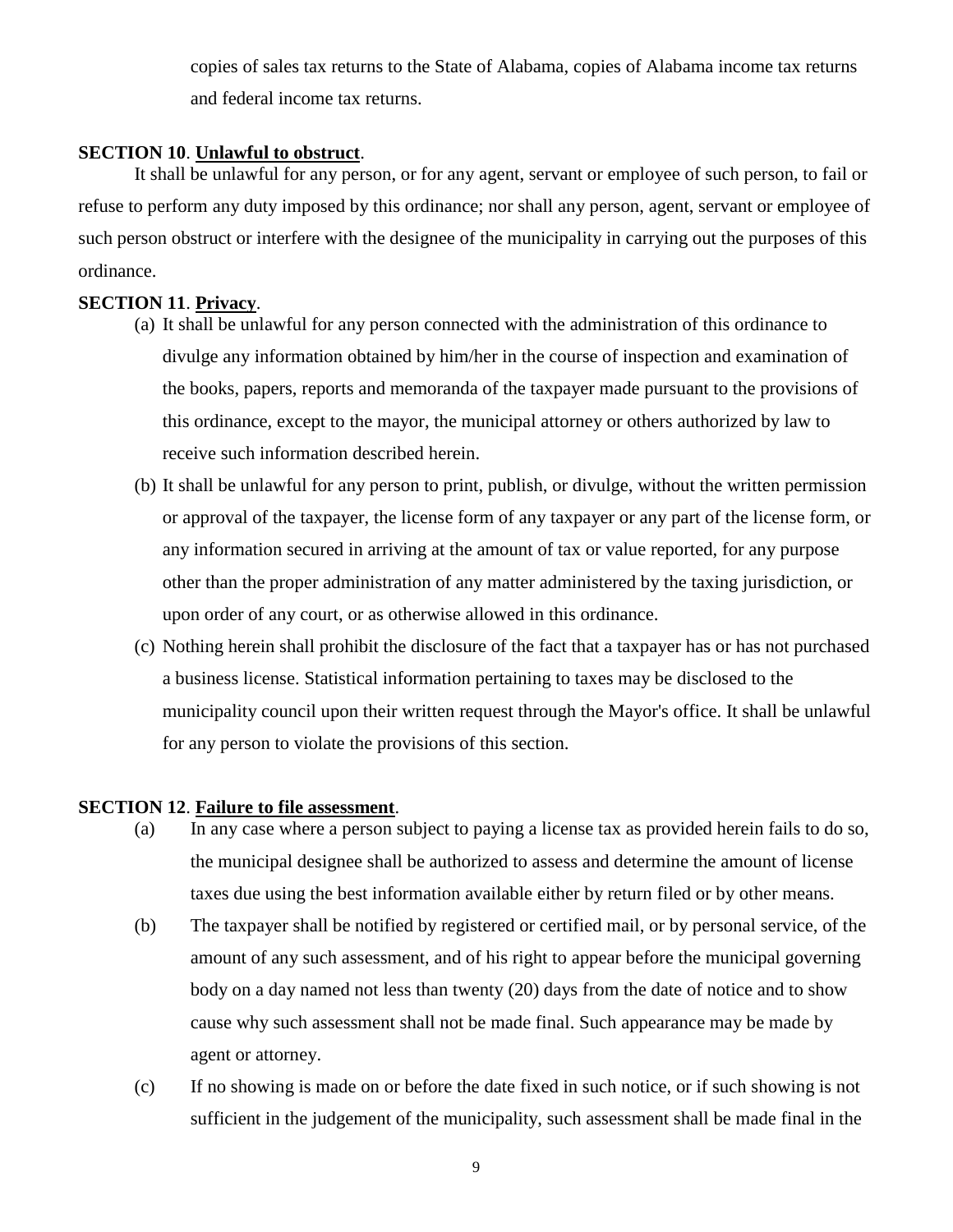amount originally fixed, or in such other amount as is determined by the municipality to be correct. If upon such hearing the municipal designee finds a different amount due than that originally assessed, he/she shall make the assessment final in the correct amount, and in all cases shall notify the taxpayer of the assessment as finally fixed.

(d) A notice by the United States mail, addressed to the taxpayer's last known place of business, shall be sufficient. Any assessment made by the designee of the municipality shall be prima facie correct upon any appeal.

### **SECTION 13**. **Lien for non-payment of license tax**.

On all property, both real and personal, used in the business, the municipality shall have a lien for such license, which lien shall attach as of the date when the license is due, as allowed by *Alabama Code*, Section 11-51-44 (1975).

### **SECTION 14**. **Criminal penalties**.

Any person found guilty of violating any of the provisions of this ordinance shall be fined in an amount not less than fifty dollars (\$50.00) and not more than five hundred dollars (\$500.00), and may also be sentenced to imprisonment for a period of not exceeding six (6) months, in the discretion of the court trying the case, and violations on separate days shall each constitute a separate offense.

### **SECTION 15**. **Civil penalties**.

In addition to the remedies provided by *Alabama Code*, Section 11-51-150 (1975) et seq., the continued or recurrent performance of any act or acts within the corporate limits or within its police jurisdiction for which a license may be revoked or suspended under this ordinance is hereby declared to be detrimental to the health, safety, comfort and convenience of the public and is a nuisance. The municipality, as an additional or alternative remedy, may institute injunctive proceedings in a court of competent jurisdiction to abate the same.

### **SECTION 16**. **Penalties and interest**.

- (a) All licenses not paid within thirty (30) days from the date they fall due shall be increased by fifteen (15) percent for the first thirty (30) days they shall be delinquent, or fraction thereof, and shall be measured by an additional fifteen (15) percent for a delinquency of sixty (60) or more days, but this provision shall not be deemed to authorize the delay of thirty (30) days in the payment of the license due, which may be enforced at once.
- (b) In the case of persons who began business on or after the first day of the calendar year, the license for such "new business" shall be increased by fifteen (15) percent for the first fifteen (15) days they shall be delinquent, and shall be measured by an additional fifteen (15) percent for a delinquency of forty-five (45) days or more.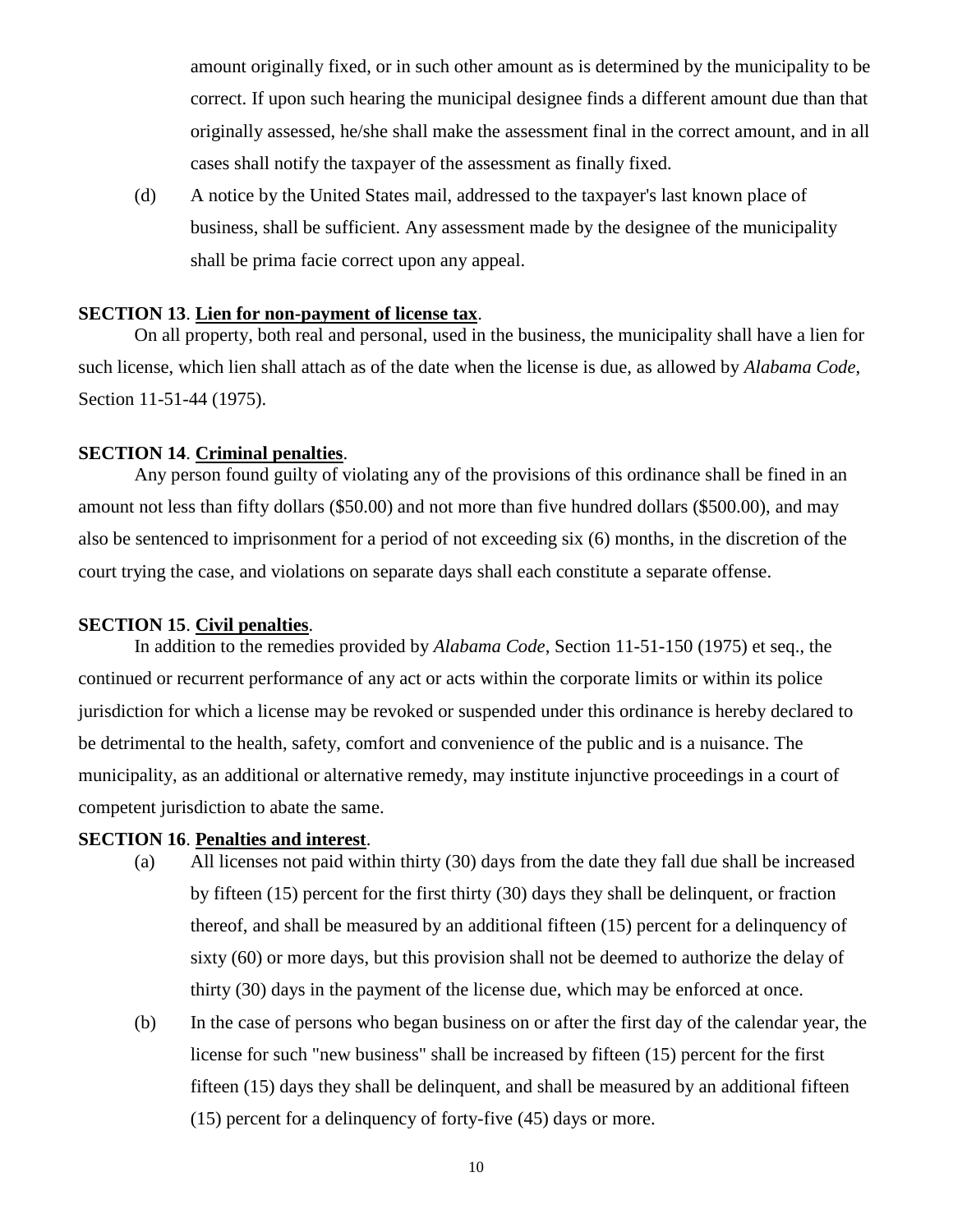### **SECTION 17**. **Prosecutions unaffected**.

The adoption of this ordinance shall not in any manner affect any prosecution of any act illegally done contrary to the provisions of any ordinance now or heretofore in existence, and every such prosecution, whether begun before or after the enactment of this article shall be governed by the law under which the offense was committed; nor shall a prosecution, or the right to prosecute, for the recovery of any penalty or the enforcement of any forfeiture be in any manner affected by the adoption of this ordinance; nor shall any civil action or cause of action existing prior to or at the time of the adoption of this ordinance be affected in any manner by its adoption.

### **SECTION 18**. **Procedure for denial of new applications**.

- (a) The municipal designee shall have the authority to investigate all applications and may refer any application to the municipal governing body for a determination of whether such license should or should not be issued.
- (b) If the municipal governing body denies the issuance of any license referred to it, the municipal clerk shall promptly notify the applicant of the municipal governing body's decision.
- (c) If said applicant desires to appear before the municipal governing body to show cause why said license should be issued, he shall file a written notice with the municipal clerk, said notice to be filed within two (2) weeks from the date of mailing by the municipal clerk of the notice of the denial of such license by the municipal governing body.
- (d) Upon receipt of said notice the municipal clerk shall promptly schedule a hearing, to be held within fifteen (15) days from the date of receipt of such notice, before the municipal governing body and shall give the notice of the date, time and place of said hearing to the applicant.
- (e) The applicant shall be given the opportunity to appear personally, or through his counsel, or both, and the municipal governing body shall proceed to hear any evidence which may be presented both for and against the issuance of said license.
- (f) If the municipal governing body determines from the evidence presented that in order to either provide for the safety, preserve the health, promote the prosperity, or improve the morals, order, comfort and convenience of the inhabitants of the municipality said license should not be granted, it shall enter an order to that effect; otherwise, said license shall be ordered issued upon payment of any required license fees.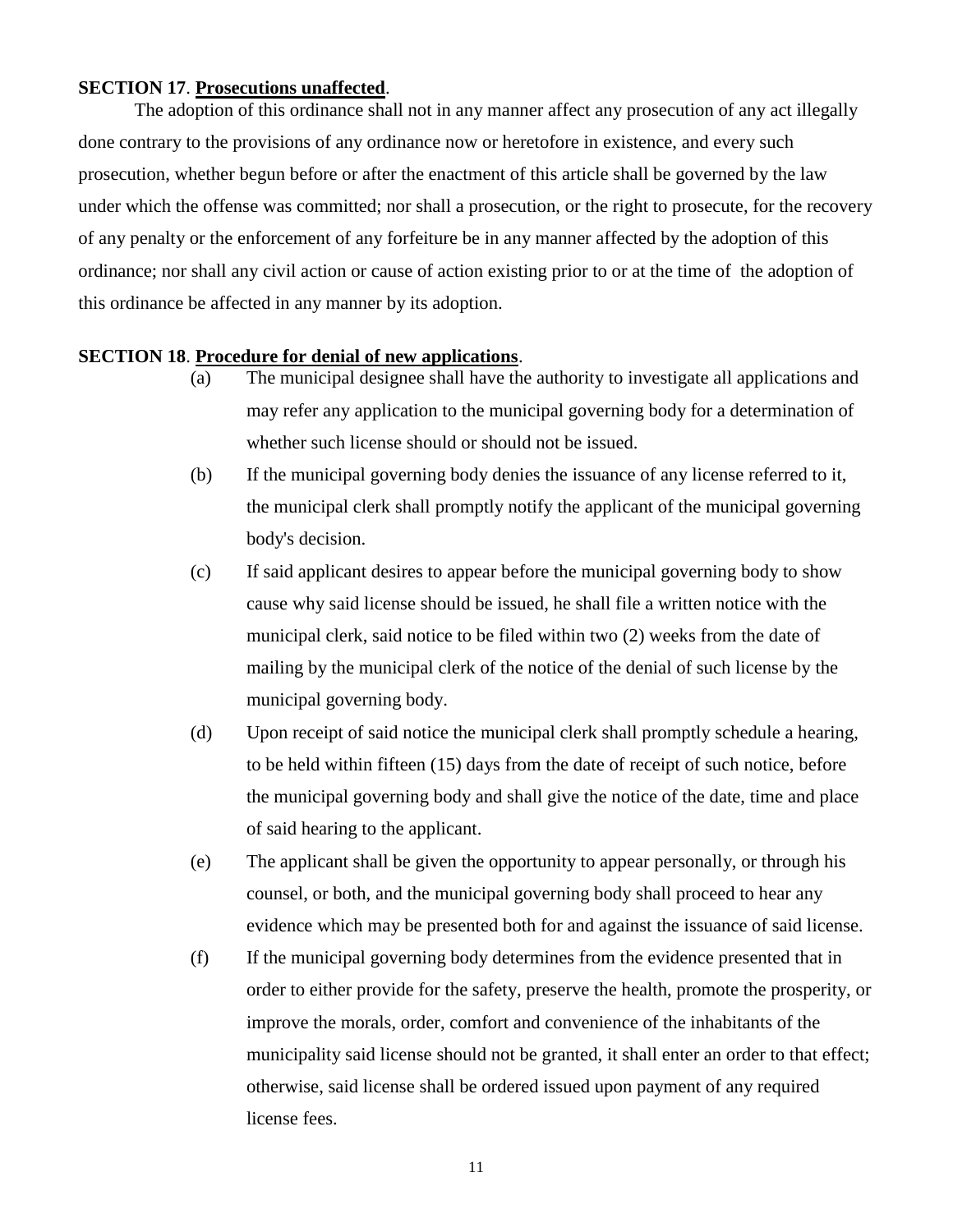### **SECTION 19**. **Procedure for revocation or suspension of license**.

- (a) Any lawful license issued to any person to conduct any business shall be subject to revocation by the municipal governing body for the violation by the licensee, his agent, servant, or employee of any provision of this ordinance or of any ordinance of the municipality, or any statute of the State of Alabama relating to the business for which such license is issued; and shall also be subject to revocation by the municipal governing body if the licensee, his agent, servant, or employee under color of such license violates or aids or abets in violating or knowingly permits or suffers to be violated any penal ordinance of the municipality or any criminal law of the State of Alabama; and shall also be subject to revocation by the municipal governing body if, in connection with the issuance or renewal of any license, the licensee or his agent filed or caused to be filed any application, affidavit, statement, certificate, book, or any other data containing any false, deceptive or other misleading information or omission of material fact.
- (b) The conditions hereinabove set forth as grounds for the revocation of a license shall also constitute grounds for refusing to renew a license.
- (c) The municipal governing body shall set a time for hearing on the matter of revoking or refusing to renew a license; and a notice of such hearing shall be given to the licensee, or the applicant for renewal, as the case may be, at least ten (10) days before the day set for said hearing. At the hearing the municipal governing body shall hear all evidence offered by any party and all evidence that may be presented bearing upon the question of revocation or the refusal of renewal, as the case may be.

### **SECTION 20. Refunds On Overpayments**

- (a) Any taxpayer may file a petition for refund with the municipality for any overpayment of business license tax erroneously paid to the municipality. If a final assessment for the tax has been entered by the municipality, a petition for refund of all or a portion of the tax may be filed only if the final assessment has been paid in full prior to or simultaneously with the filing of the petition for refund.
- (b) A petition for refund shall be filed with the municipality within two years from the date of payment of the business license tax, which is the subject of the petition.
- (c) The municipality shall either grant or deny a petition for refund within six months from the date the petition is filed, unless the period is extended by written agreement of the taxpayer and the municipality. The taxpayer shall be notified of the municipality's decision concerning the petition for refund by first class U.S. mail or by certified U.S. mail, return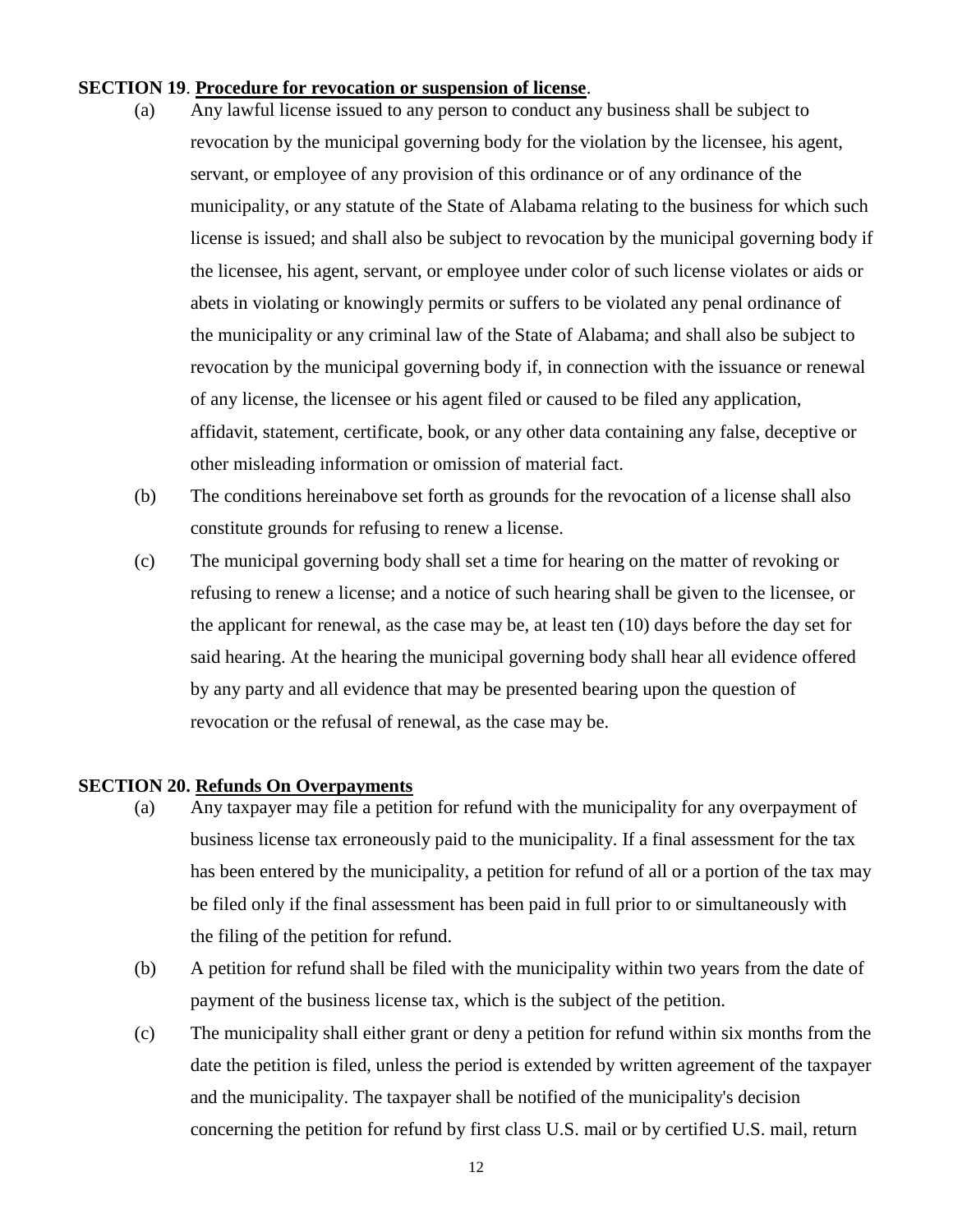receipt requested, sent to the taxpayer's last known address. It the municipality fails to grant a full refund within the time provided herein, the refund petition shall be deemed to be denied.

- (d) If the petition is granted or the municipality or a court otherwise determines that a refund is due, the overpayment shall be promptly refunded to the taxpayer by the municipality, together with interest to the extent provided for in Section 11-51-92. If the municipality determines that a refund is due, the amount of overpayment plus any interest due thereon may first be credited by the municipality against any outstanding tax liabilities due and owing by the taxpayer to the municipality, and the balance of any overpayment shall be promptly refunded to the taxpayer. If any refund or part thereof is credited to any other tax by the municipality, the taxpayer shall be provided with a written detailed statement showing the amount of overpayment, the amount credited for payment to other taxes, and the resulting amount of the refund.
- (e) A taxpayer may appeal from the denial in whole or in part of a petition for refund by filing a notice of appeal with the clerk of the circuit court of the county in which the municipality denying the petition for refund is located. Said notice of appeal must be filed within two years from the date the petition was denied. The circuit court shall hear the appeal according to its own rules and procedures and shall determine the correct amount of refund due, if any. If an appeal is not filed with the appropriate circuit court within two years of the date the petition was denied, then the appeal shall be dismissed for lack of jurisdiction.

### **SECTION 21. Delivery License**.

- (a) In lieu of any other type of license, a taxpayer may at its option purchase for \$ 100.00 plus the issuance fee, a delivery license for the privilege of delivering its merchandise in the municipality if the taxpayer meets all of the following criteria:
	- (1) Other than deliveries, the taxpayer has no other physical presence within the municipality or its police jurisdiction;
	- (2) The taxpayer conducts no other business in the municipality other than delivering merchandise and performing the requisite set-up and installation of said merchandise;
	- (3) Such delivery and set-up and installation is performed by the taxpayer's employees or agents, concerns the taxpayer's own merchandise in that municipality, and is done by means of delivery vehicles owned, leased, or contracted by the taxpayer;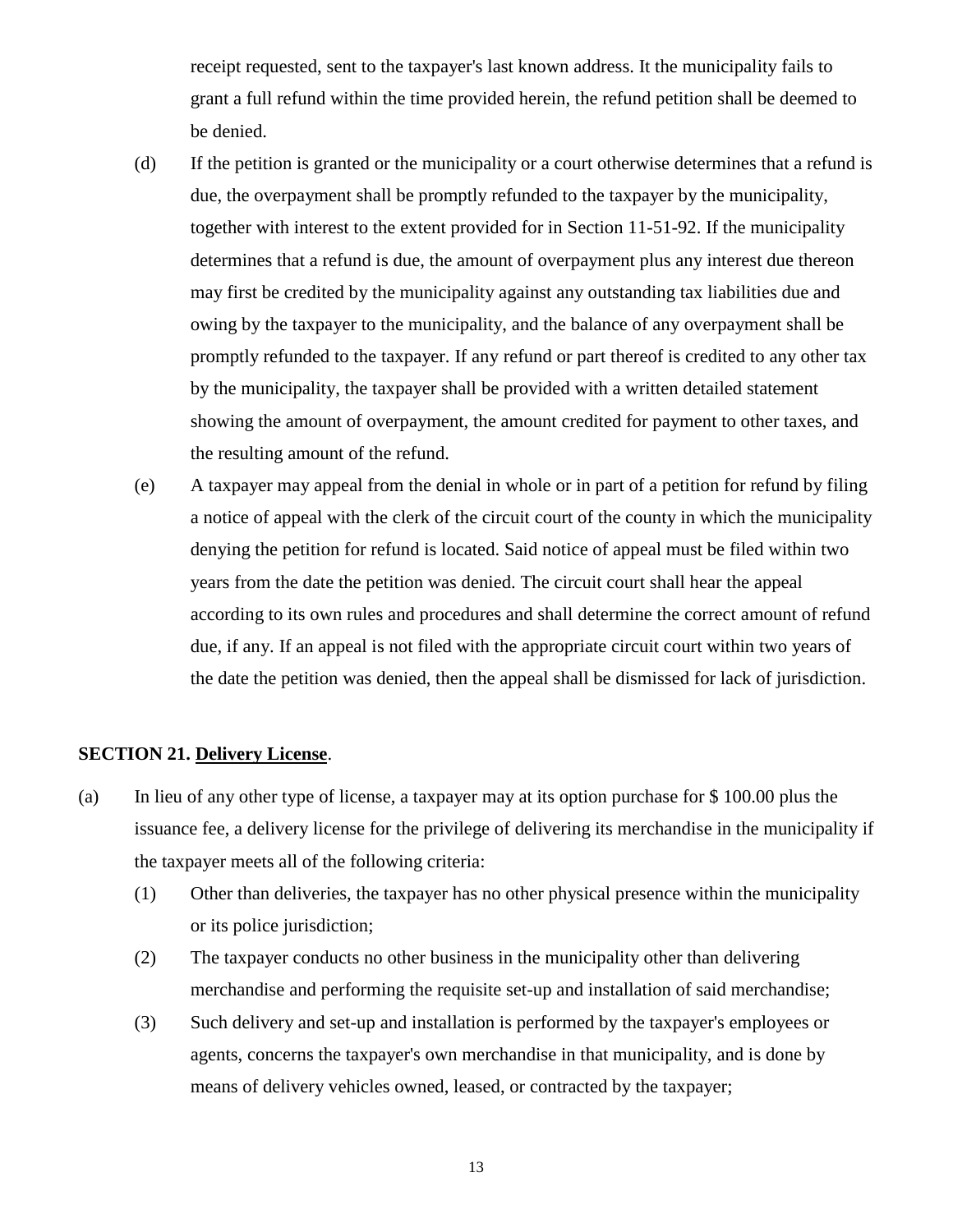- (4) The gross receipts derived from the sale and any requisite set-up or installation of all merchandise so delivered shall not exceed seventy-five thousand dollars (\$75,000) during the license year;
- (5) Any set-up or installation shall relate only to (i) that required by the contract between the taxpayer and the customer or as may be required by state or local law, and (ii) the merchandise so delivered;
- (6) If at any time during the current license year the taxpayer fails to meet any of the above stated criteria, then within 10 days after any of said criteria have been violated or exceeded, the taxpayer shall purchase all appropriate business licenses from the municipality for the entire license year and without regard to this section.
- (b) Mere delivery of the taxpayer's merchandise by common carrier shall not allow the municipality to assess a business license tax against the taxpayer, but the gross receipts derived from any sale and delivery accomplished by means of a common carrier shall be counted against the seventy-five thousand (\$75,000) limitation described in the preceding section if the taxpayer also during the same license year sells and delivers into the taxing jurisdiction using a delivery vehicle other than a common carrier.
- (c) A common carrier, contract carrier, or similar delivery service making deliveries on behalf of others shall not be entitled to purchase a delivery license.
- (d) The delivery license shall be calculated in arrears, based on the related gross receipts during the preceding license year.
- (e) The purchase of a delivery license shall not, in and of itself, establish nexus between the taxpayer and the municipality for purposes of the taxes levied by or under the authority of Title 40 of the Code of Alabama or other provisions of law, nor does the purchase of a delivery license conclusively determine that nexus does not exist between the taxpayer and the municipality.

### **SECTION 22**. **License classifications**.

| <b>CODE</b> | 2002 NAICS TITLES / BUSINESS LICENSE CODES                                         | <b>SCHEDULE</b> |
|-------------|------------------------------------------------------------------------------------|-----------------|
| 111998      | <b>Farming</b> - agriculture, crop production, nursery, fruit, growers,            |                 |
| 112990      | <b>Animals</b> - dairy, cattle, ranching, sheep, raising chickens, poultry         |                 |
| 113110      | <b>Forestry</b> - logging, forestry, timber track operations, timber mgt,          | D               |
| 114119      | <b>Fishing &amp; hunting</b> - hunting and trapping, finfish, shellfish, supplies, | D               |
| 115111      | <b>Agriculture support</b> – cotton gin                                            | E               |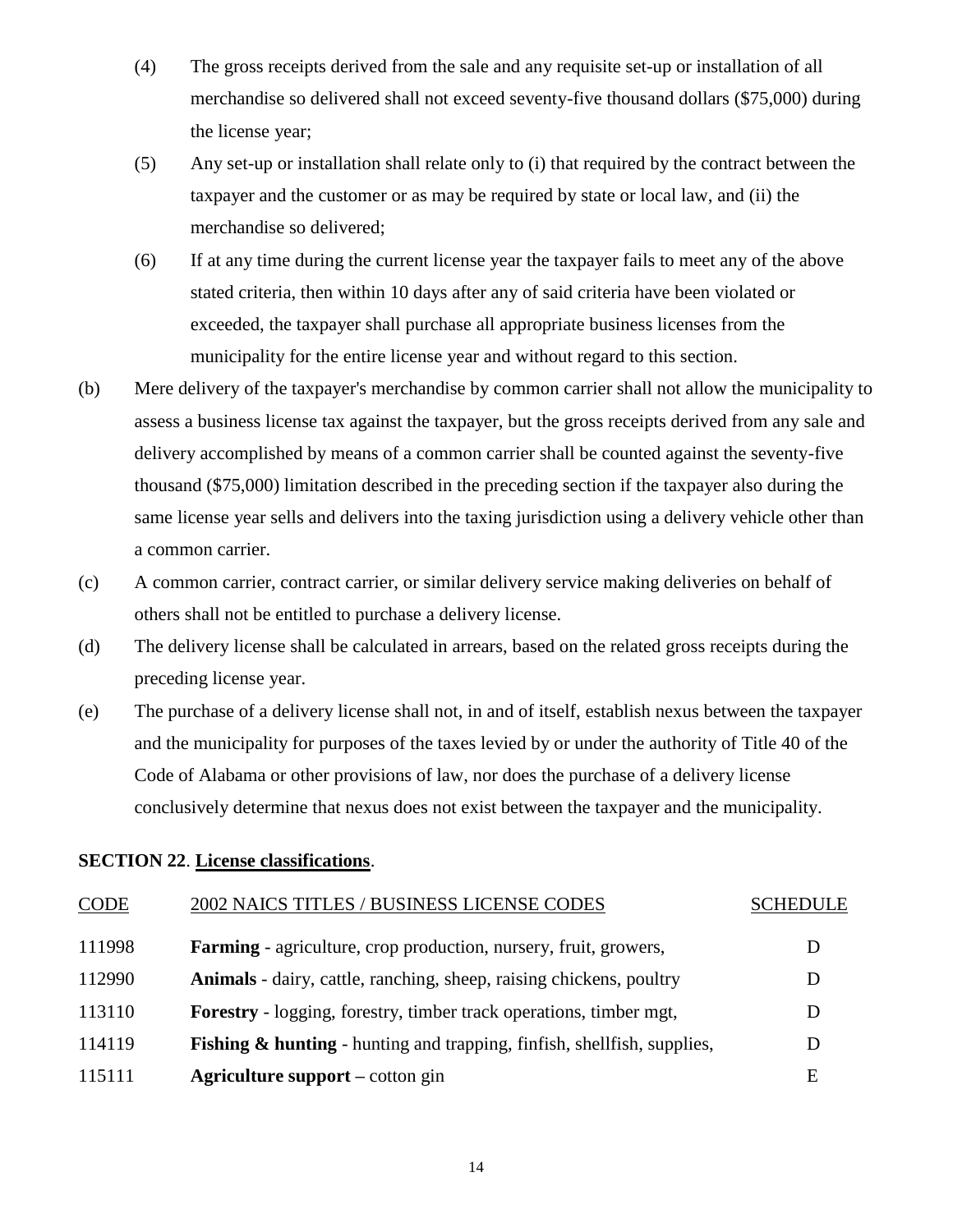| 115114 | <b>Agriculture support</b> - farm mgt, post-harvest activities,                  | E             |
|--------|----------------------------------------------------------------------------------|---------------|
| 211111 | Oil and gas extraction - natural gas liquid extraction, crude extraction,        | E             |
| 212299 | <b>Mining</b> - (except for oil and gas) all related mining activities,          | E             |
| 213112 | Mining support services - for oil and gas mining activities, oil/gas wells,      | E             |
| 221122 | Utilities - electric power or light company - state regulated                    | G             |
| 221210 | Utilities - natural gas company - state regulated                                | G             |
| 221310 | Utilities - water, sewage treatment, steam, and other                            | G             |
| 236118 | <b>Contractors</b> – Remodeling                                                  | $\mathsf{C}$  |
| 236220 | <b>Contractors</b> - commercial bldg, residential, subdivisions,                 | E             |
| 237110 | <b>Contractors</b> - water well drilling, irrigation, sewer & water construction | D             |
| 237990 | <b>Contractors</b> - highway, bridge, street, water, sewer, paving               | D             |
| 237990 | <b>Contractors</b> - building equipment & mechanical install                     | E             |
| 238110 | <b>Contractors</b> - concrete contractors, foundations, flooring                 | $\mathbf C$   |
| 238120 | <b>Contractors</b> - structural steel erection                                   | D             |
| 238130 | Contractors - non-general & non-heavy,                                           | D             |
| 238130 | <b>Contractors</b> – carpentry                                                   | $\mathsf{C}$  |
| 238140 | Contractors - masonry, marble, stone contractors                                 | $\mathsf{C}$  |
| 238150 | <b>Contractors</b> - glass and glazing contractors                               | $\mathbf C$   |
| 238160 | <b>Contractors</b> - roofing, siding $\&$ sheet metal                            | D             |
| 238210 | <b>Contractors</b> - electrical contractors                                      | D             |
| 238220 | <b>Contractors</b> – heating $\&$ cooling contractors                            | D             |
| 238220 | <b>Contractors</b> – heating $\&$ cooling contractors – itinerant                | N             |
| 238290 | <b>Contractors</b> – plumbing contractors                                        | D             |
| 238310 | <b>Contractors</b> - drywall, acoustical & insulation                            | $\mathsf{C}$  |
| 238320 | <b>Contractors</b> - painting and wall covering                                  | $\mathcal{C}$ |
| 238330 | <b>Contractors</b> - floor coverings/all types                                   | $\mathsf{C}$  |
| 238340 | <b>Contractors</b> - brick mason                                                 | $\mathbf C$   |
| 238910 | Contractors - demolition, excavation, site development                           | $\mathbf F$   |
| 238990 | <b>Contractors</b> – fence, wood & metal                                         | $\mathcal{C}$ |
| 238990 | <b>Contractors</b> –swimming pool builder                                        | D             |
| 311991 | Food mfg - meat, seafood, grain, fruit, dairy, animal, poultry processing,       | F             |
| 312111 | Beverage mfg - all types of soft drinks, bottled water, breweries, ice,          | E             |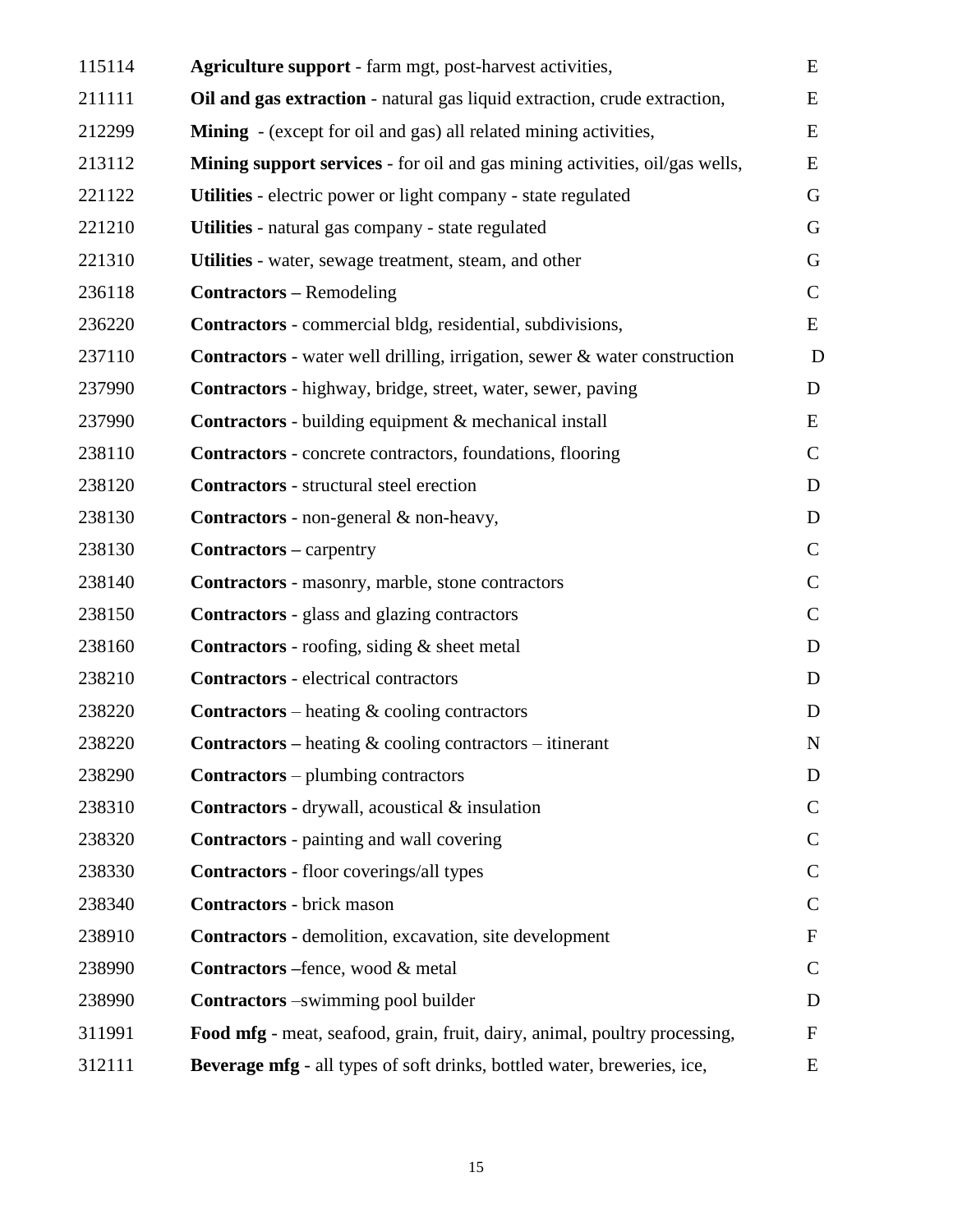| 313112 | Textile mfg - fabric, yarn, carpet, canvas, rope, twine, fabric mills,                   | E            |
|--------|------------------------------------------------------------------------------------------|--------------|
| 314129 | <b>Other mfg</b> - mill operations not covered in 313, rugs, linen, curtains             | E            |
| 315999 | Apparel mfg - women, men, children, hosiery, outerwear, accessories,                     | E            |
| 316993 | Leather mfg - shoes, luggage, handbag, related products, all footwear,                   | ${\bf E}$    |
| 321999 | Wood mfg - sawmills, wood preservation, veneer, trusses, millwork,                       | E            |
| 322229 | Paper mfg - pulp, paper, and converted products, stationary, tubes, cores,               | ${\bf E}$    |
| 323114 | <b>Printing</b> - screen, quick, digital, books, lithographic, handbills, comm.          | $\mathbf{A}$ |
| 324199 | Petroleum and coal mfg - asphalt, grease, roofing, paving products,                      | E            |
| 325998 | Chemical mfg - of fertilizer, wood, pesticide, paint, soap, resin, plastic               | E            |
| 326291 | <b>Plastic &amp; rubber mfg</b> - tires, pipe, hoses, belts, bottles, sheet, wrap, film, | E            |
| 327320 | Nonmetallic mfg – concrete ready mix plant                                               | $\mathbf N$  |
| 327390 | Nonmetallic mfg – glass, lime, pottery, ceramic, brick, tile,                            | D            |
| 331521 | Primary metal mfg - iron, steel, aluminum, wire, copper, foundries                       | E            |
| 332321 | <b>Door mfg</b> – commercial $\&$ residential, metal or wood                             | E            |
| 332999 | Metal fabrication - cutlery, structural, ornamental, machine shops,                      | $\mathbf D$  |
| 333990 | Machinery mfg - office machinery, industrial, engines, farm, HVAC,                       | E            |
| 334419 | Computer & electronic mfg - audio, video, circuit boards, peripherals,                   | D            |
| 335211 | Appliance mfg - small appliance, lighting, electrical, battery, freezer,                 | $\mathsf{C}$ |
| 336112 | Transportation mfg - mfg auto, truck, trailer, motor home, boat, ship,                   | D            |
| 337129 | Furniture mfg - cabinets, office, household, beds, medical, kitchen,                     | D            |
| 339999 | <b>Miscellaneous mfg</b> – dental lab, $\&$ specialty mfg not defined                    | E            |
| 423990 | Wholesale trade - durable, vehicle, machinery, equipment, furniture,                     | B            |
| 424720 | Wholesale trade - wholesale gasoline distributor                                         | E            |
| 424990 | Wholesale trade -non-durable, paper, apparel, grocery, beverages, dairy,                 | B            |
| 441110 | Motor vehicles - new car dealerships and lots                                            | A            |
| 441120 | <b>Motor vehicles</b> – used car dealerships                                             | A            |
| 441222 | Motor vehicles - boat dealership                                                         | $\mathbf{A}$ |
| 441229 | <b>Motor vehicles</b> – motorcycles, recreational vehicles                               | A            |
| 441310 | <b>Motor vehicle &amp; parts</b> - auto, motorcycles, boats, parts, accessories,         | A            |
| 441320 | <b>Automobile tire dealer</b> – new, used, recapping                                     | A            |
| 442110 | Furniture - furniture, home furnishings, stores,                                         | A            |
| 442210 | <b>Flooring</b> – carpet, flooring covering, window treatments                           | $\mathbf C$  |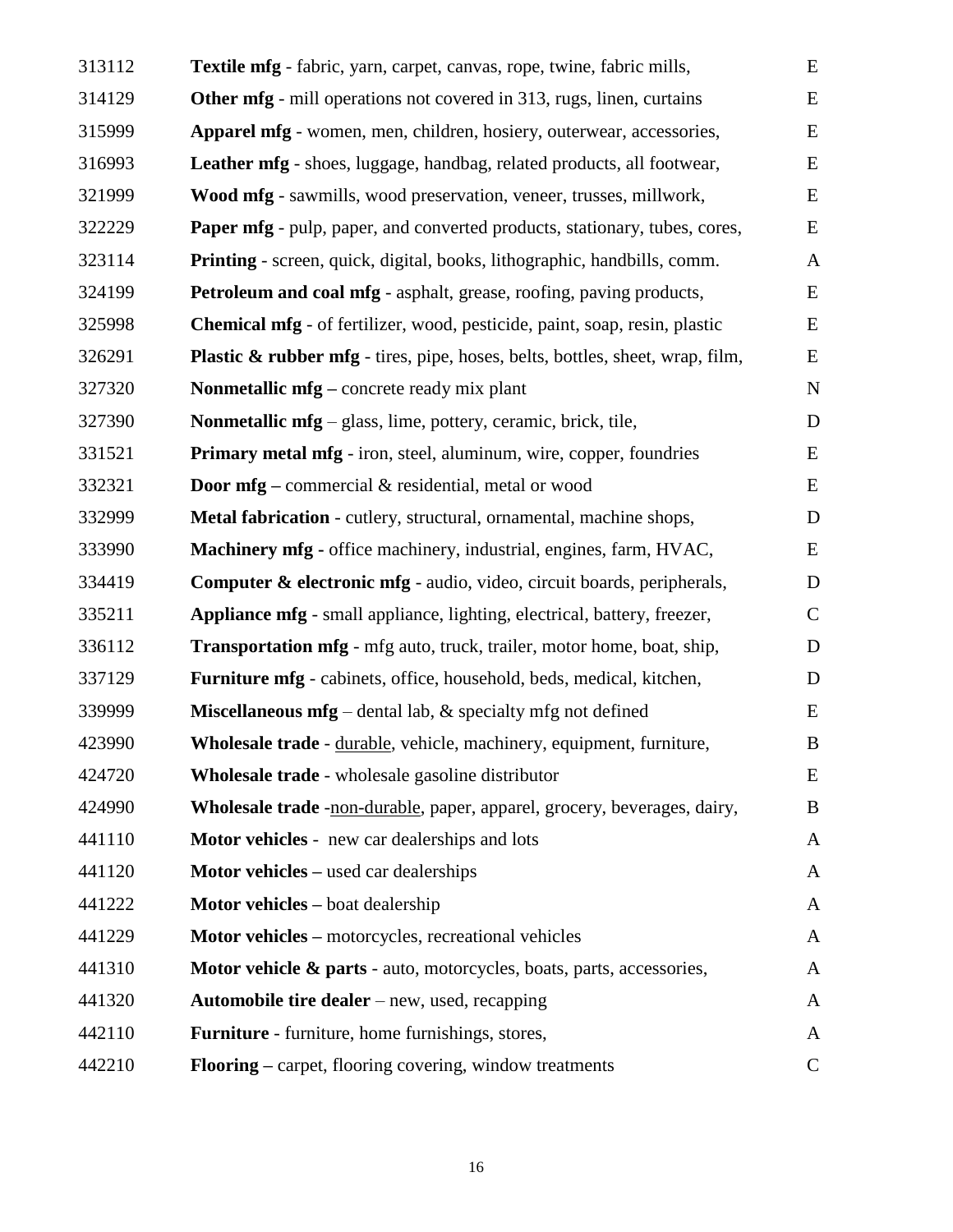| 443112 | Electronic & appliance store - household, radio, television, computers,                |               | $\mathbf{A}$  |
|--------|----------------------------------------------------------------------------------------|---------------|---------------|
| 444190 | Building materials - hardware, paint, home center, wallpaper, nursery,                 |               | $\mathbf{A}$  |
| 444220 | <b>Farm Supply –</b> fertilizer, seed, garden supplies                                 |               | $\mathbf{A}$  |
| 445120 | Food & beverage stores - grocery, convenience store, markets,                          |               | $\mathbf{A}$  |
| 446110 | Health care stores - drug, pharmacy, cosmetic, optical, health food                    |               | $\mathbf{A}$  |
| 447110 | Gasoline Retail - selling gasoline with or without convenience stores                  |               | $\mathbf C$   |
| 448130 | <b>Clothing &amp; accessories</b> - men, women, children, infant, shoe, jewelry,       |               | $\mathbf{A}$  |
| 451110 | Sporting goods & hobbies - toy, fishing, hunting, guns, books, games                   |               | $\mathbf{A}$  |
| 451130 | <b>Specialty Merchandise</b> – sewing, needlework, embroidery                          |               | D             |
| 452990 | General merchandise stores - department, warehouse clubs, superstores,                 |               | $\mathbf{A}$  |
| 453210 | <b>Office Supplies – retailer of office supplies &amp; equipment</b>                   |               | $\mathbf{A}$  |
| 453220 | Miscellaneous retailers - florist, gift, novelty, pet, art, tobacco,                   |               | $\mathbf{A}$  |
| 453310 | Used Merchandise Stores - books, antiques, consignment, flea mkt                       |               | $\mathbf{A}$  |
| 454210 | <b>Non-store retailers</b> – miscellaneous, vending machine, direct selling,           |               | D             |
| 454311 | Heating Fuel Oil Dealers – propane, butane, sales, service                             |               | $\mathbf N$   |
| 454390 | Non-store Retailer - fruit and vegetable stands, temporary                             |               | $\bf{I}$      |
| 454391 | Non-Store Retailer - peddlers license                                                  |               | $\mathbf I$   |
| 481111 | Air transportation - airline tickets, shipping, freight, charters service              |               | $\mathbf{A}$  |
| 482110 | <b>Rail transportation</b> - transportation, ticket offices, state regulated 11-51-124 |               |               |
| 483212 | Water transportation - coastal, freight forwarders, inland, passenger                  |               | A             |
| 484110 | General Freight Trucking - general freight, moving, and storage                        |               | E             |
| 484230 | <b>Truck transportation</b> - terminal - state regulated                               | $37 - 3 - 33$ |               |
| 485113 | <b>Passenger transportation</b> - charter and other vehicle transit services           |               | $\mathbf C$   |
| 485114 | Passenger transportation - bus terminals state regulated                               | $37 - 3 - 33$ |               |
| 485310 | Passenger transportation - taxi cabs, limousine service, buggy, charters,              |               | $\mathcal{C}$ |
| 487990 | Sightseeing - scenic and sightseeing, land, air, water, special trans                  |               | $\mathbf C$   |
| 488410 | Motor Vehicle Towing – wrecker service, road side assistance                           |               | D             |
| 492210 | <b>Couriers</b> - couriers and local messengers, services, local delivery services,    |               | $\mathbf C$   |
| 493110 | Warehousing and storage - distribution, household, refrigerated, special,              |               | D             |
| 511120 | <b>Periodical Publisher</b> – advertising, periodicals, databases, software            |               | $\mathcal{C}$ |
| 511199 | <b>Publishing industries - newspaper</b>                                               |               | $\mathsf{C}$  |
| 512131 | Motion pictures - theatres, videos, recording, drive-ins, sound studios,               |               | A             |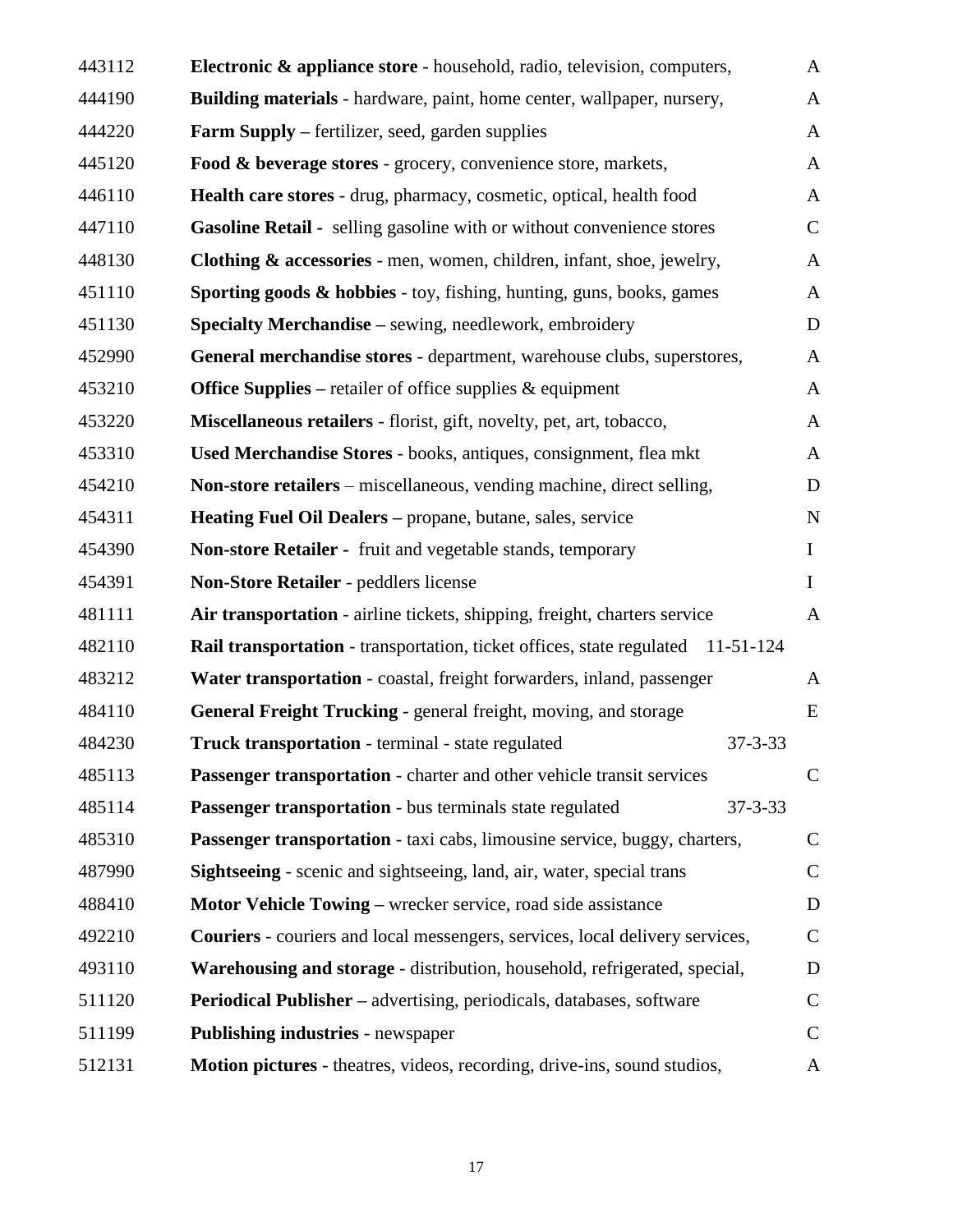| 514190 | <b>Information services</b> - all types of information services                    | E             |
|--------|------------------------------------------------------------------------------------|---------------|
| 515120 | <b>Broadcasting - radio and television stations</b>                                | $\mathsf{C}$  |
| 515210 | $Cable – cable and other subscription programming$                                 | A             |
| 517910 | Telecommunications - telephone local per 11-51-128                                 |               |
| 517910 | <b>Telecommunications</b> - telephone long distance per 11-51-128                  |               |
| 517212 | <b>Telecommunications</b> - cellular and other wireless, paging,                   | $\mathsf{C}$  |
| 517310 | Telecommunications - resellers of service                                          | D             |
| 517410 | <b>Satellite Telecommunications - satellite dish dealers</b>                       | D             |
| 521110 | Bank Main Office - not branch location or ATM                                      | U             |
| 521111 | <b>Bank Branch or ATM - not main office of bank</b>                                | $\mathbf U$   |
| 522120 | Savings and Loans - not branch location or ATM                                     | U             |
| 522121 | S&L Branch or ATM - not main office of S&L                                         | $\mathbf U$   |
| 522298 | <b>Pawn Shop</b> - whether title pawn or merchandise                               | $\mathbf{A}$  |
| 522390 | Credit services - companies and activities related to credit and mediation,        | D             |
| 523999 | Securities, commodity - brokerage, portfolio, investment, other                    | D             |
| 524126 | <b>Insurance Company</b> - casualty, fire, and/or marine premiums<br>11-51-120/123 |               |
| 524114 | 11-51-120/123<br><b>Insurance Company</b> - health, allied and all other premiums  |               |
| 524210 | Agent Office - administration of third parties, pension funds, annuities, etc      | D             |
| 525990 | Funds, trusts, other financial agencies - agents, agencies, investments,           | D             |
| 531210 | Real estate - offices, agents, brokers, management, appraisers,                    | D             |
| 532310 | <b>Rental and leasing - auto, truck, trailer, RV, all tangible property,</b>       | $\mathcal{C}$ |
| 532230 | Rental and leasing - movie and video rental                                        | D             |
| 541110 | Attorney/Lawyers - individual and/or firm professional license                     | E             |
| 541211 | Accountant/CPAs - individual and/or firm professional license                      | E             |
| 541310 | <b>Architect</b> - individual and/or firm professional license                     | E             |
| 541330 | <b>Engineer</b> - individual and/or firm professional license                      | E             |
| 541340 | <b>Draftsman</b> – individual and/or firm                                          | E             |
| 541360 | Surveyor - individual and/or firm professional license                             | E             |
| 541410 | <b>Interior Design – designer services, decorator</b>                              | D             |
| 541511 | <b>Computer Programmer</b> - individual and/or professional firm license           | D             |
| 541810 | <b>Advertising Agencies – agencies and consulting services</b>                     | D             |
| 541850 | Display Advertising - aerial, billboard, outdoor, store displays                   | D             |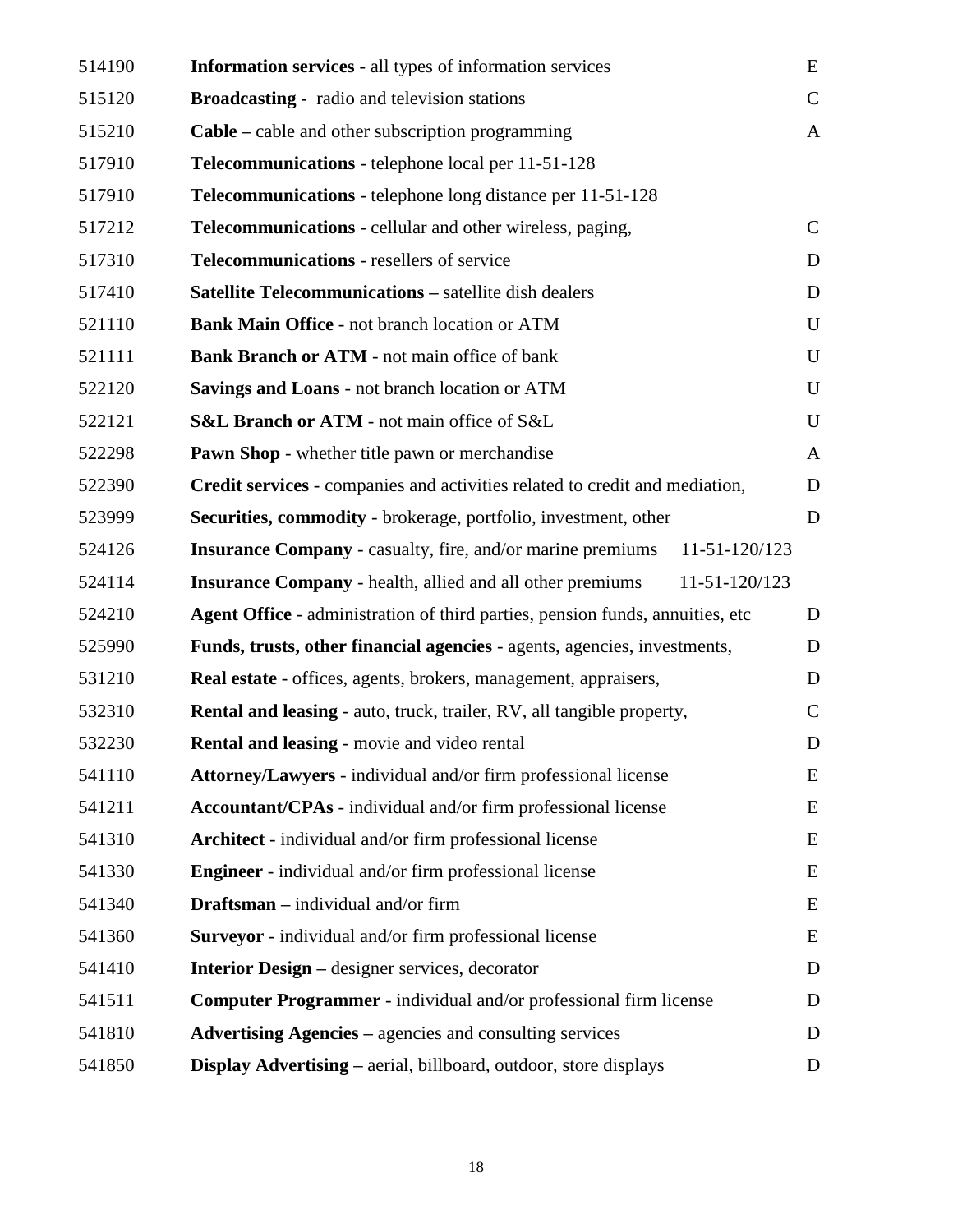| 541921 | Photographer - studios, portrait, commercial, services                         | D             |
|--------|--------------------------------------------------------------------------------|---------------|
| 541940 | Veterinarian - individual and/or firm professional license                     | E             |
| 541990 | Professional Services Not Elsewhere Classified - scientific, technical,        | E             |
| 561110 | Management companies - offices, enterprises, regional, corporate,              | $\mathbf C$   |
| 561499 | Administrative services - answering, employment, security, travel,             | $\mathbf C$   |
| 561611 | <b>Investigation Service</b> – private investigators                           | $\mathsf{C}$  |
| 561621 | <b>Security System – sales, service, installation</b>                          | $\mathsf{C}$  |
| 561622 | <b>Locksmith</b> $-$ individual or firm                                        | $\mathbf C$   |
| 561710 | <b>Exterminating services</b> - exterminating company and its services         | $\mathbf C$   |
| 561720 | Janitorial firm - janitorial cleaning services - individual or firm            | $\mathbf C$   |
| 561730 | Pool Service – maintenance, services, repairs                                  | $\mathsf{C}$  |
| 561730 | Landscape Service - landscape, lawn care                                       | $\mathsf{C}$  |
| 561730 | <b>Tree Service</b> – planting, pruning, removal, spraying                     | $\mathsf{C}$  |
| 561740 | <b>Carpet Cleaning – carpet and upholstery cleaning</b>                        | $\mathsf{C}$  |
| 561990 | All Other Support Services – auctioneers, shredding, trading stamp             | $\mathbf C$   |
| 562991 | Waste Management – septic tank service, sewer repair service                   | $\mathbf C$   |
| 562998 | Waste management - companies, trucks, landfill, services,                      | E             |
| 611699 | <b>Educational services</b> - technical, computer, sports, services, business, | D             |
| 621111 | <b>Physician</b> - individual and/or firm professional license                 | $\mathbf{A}$  |
| 621210 | <b>Dentist</b> - individual and/or firm professional license                   | $\mathbf{A}$  |
| 621310 | <b>Chiropractor</b> - individual and/or firm professional license              | $\mathbf{A}$  |
| 621320 | <b>Optometrist</b> - individual and/or firm professional license               | A             |
| 621491 | <b>HMO</b> - medical centers and services                                      | A             |
| 621498 | <b>Outpatient Care Centers - all other types of services</b>                   | A             |
| 621910 | <b>Ambulance</b> - ambulance company and/or services                           | E             |
| 622110 | Hospitals - surgical, substance abuse, psychiatric, general care, special,     | $\mathbf{A}$  |
| 623110 | <b>Nursing care</b> - residential care facility, assisted living               | E             |
| 623312 | <b>Nursing Home - care for elderly and continuing care facilities</b>          | E             |
| 624110 | Social assistance - shelters, vocational, child/youth services, abuse          | $\mathcal{C}$ |
| 624210 | <b>Community Food Service - food banks, soup kitchen</b>                       | $\mathbf C$   |
| 624410 | Child Day Care Services – preschool, day care facility                         | D             |
| 624420 | <b>Child Day Care Services – home day care, six children or less</b>           | $\mathbf C$   |
| 711120 | <b>Dance Companies</b> – ballet, folk, jazz, tap                               | $\mathsf{C}$  |
| 711310 | Arts and sports - dance, musical, teams, tracks, promoters, agents,            | $\mathsf{C}$  |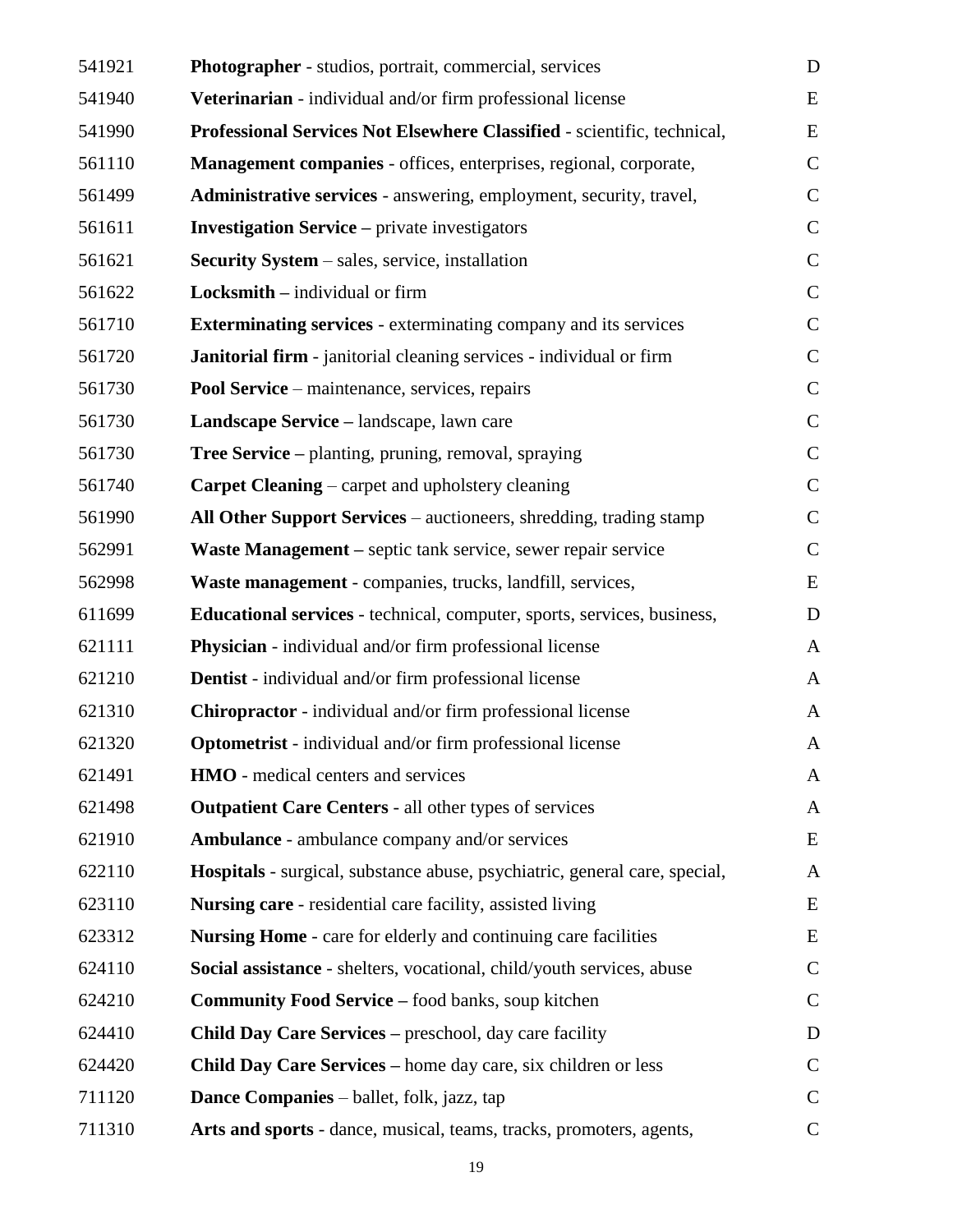| 711310 | Special Events – festivals, wrestling, horse, rodeo, theater, sports                | D             |
|--------|-------------------------------------------------------------------------------------|---------------|
| 712110 | <b>Museums</b> - museums and historical sites, zoos, botanical gardens, parks,      | $\mathbf C$   |
| 713110 | <b>Amusement</b> - arcades, golf clubs, marinas, bowling centers,                   | $\mathbf{A}$  |
| 713940 | <b>Fitness and Sports Center</b> – aerobic, body building, fitness, skating, tennis | $\mathbf C$   |
| 721110 | Accommodations - hotels, motels and similar facilities                              | $\mathbf{A}$  |
| 721191 | Accommodations - bed and breakfast inns and services                                | A             |
| 721214 | Accommodations - trailer parks, RV parks, and travel parks                          | D             |
| 721310 | <b>Accommodations</b> - rooming houses and boarding houses                          | $\mathbf{A}$  |
| 722110 | <b>Restaurant</b> - full service                                                    | $\mathbf{A}$  |
| 722211 | Café or Restaurant - limited facility or service                                    | $\mathbf{A}$  |
| 722320 | <b>Caterers</b> - and/or mobile food services                                       | $\mathbf C$   |
| 811118 | Repairs and maintenance - auto, paint/body,                                         | $\mathsf{C}$  |
| 811192 | <b>Car Wash</b> – detailing, self service, polishing, cleaning                      | $\mathbf C$   |
| 811219 | Repairs and maintenance - all electronic equipment                                  | $\mathsf{C}$  |
| 811411 | <b>Repairs and maintenance</b> – small engine, home $\&$ garden equipment           | $\mathbf C$   |
| 811412 | Repairs and maintenance - all appliances,                                           | $\mathbf C$   |
| 811420 | <b>Furniture Repairs</b> – upholstery, refinishing, repair                          | $\mathsf{C}$  |
| 812199 | Personal Services - hair, barber, beautician, tanning,                              | $\mathsf{C}$  |
| 812199 | Fortune Teller or Clairvoyant - individual reader license                           | M             |
| 812210 | Funeral Services - directors, homes, undertakers, embalming                         | E             |
| 812310 | <b>Laundries</b> – coin operated                                                    | H             |
| 812320 | Dry Cleaning and Laundry Service – services, drop off and pick up sites             | $\mathsf C$   |
| 812331 | <b>Linen Supply</b> – uniforms, rugs linens                                         | E             |
| 812910 | Pet Care Services except Vets – boarding, grooming, training                        | $\mathbf C$   |
| 812990 | All other Personal Services - Bail Bond, escort, nail, skin, diet                   | $\mathcal{C}$ |
| 999111 | Unclassified miscellaneous business services not elsewhere classified               | D             |
| 999111 | <b>Delivery License</b> – see section 21                                            | V             |
|        |                                                                                     |               |

# **SECTION 23. License Fee Schedules.**

# *Schedule "A" – If gross receipts are:*

| More    |     | Less    |        |
|---------|-----|---------|--------|
| Than    | but | than    |        |
|         |     | 49.999  | 75.00  |
| 50,000  |     | 99,999  | 100.00 |
| 100,000 |     | 199,999 | 125.00 |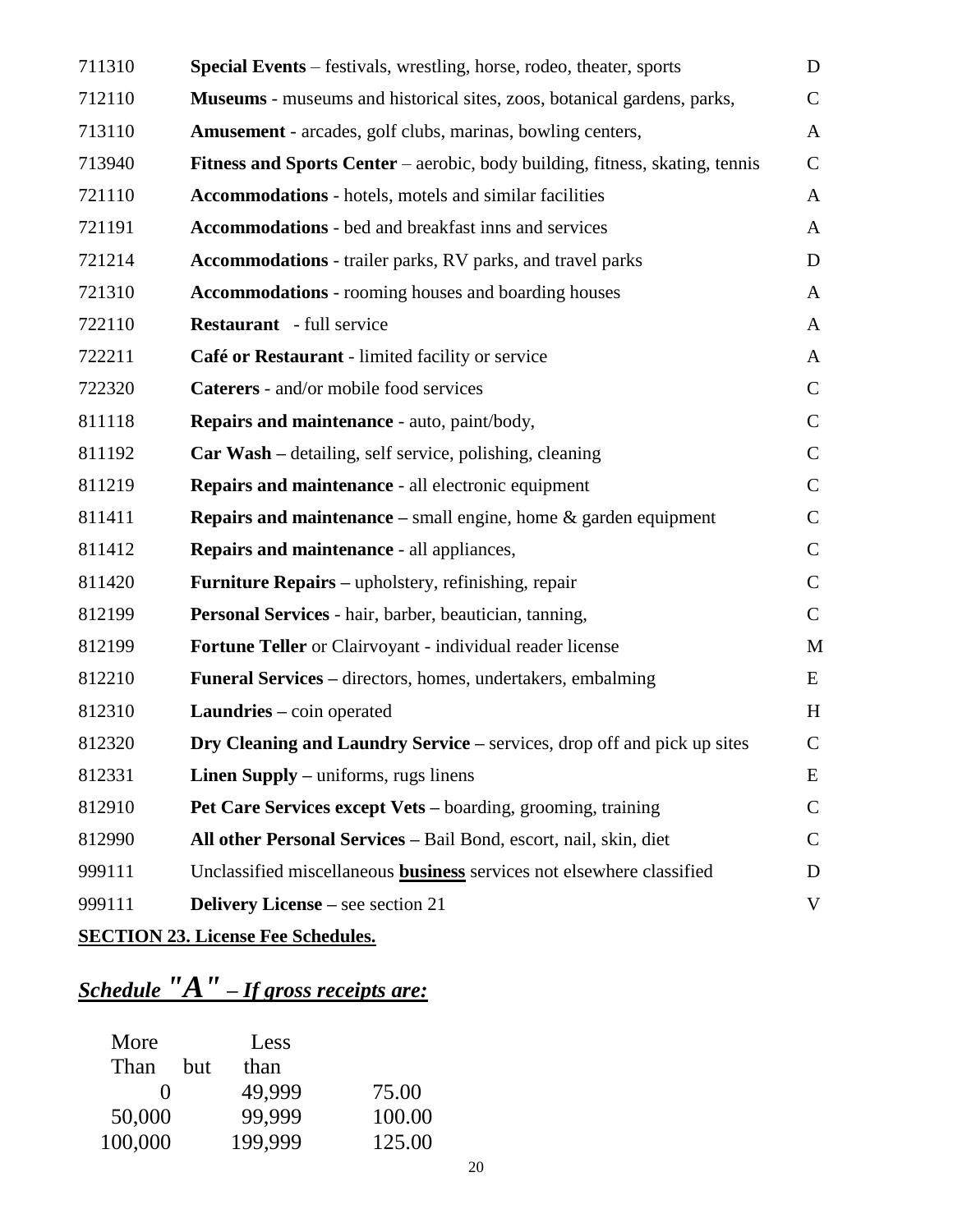| 200,000          | 299,999   | 150.00 |
|------------------|-----------|--------|
| 300,000          | 399,999   | 175.00 |
| 400,000          | 499,999   | 200.00 |
| 500,000          | 999,999   | 225.00 |
| 1,000,000        | 4,999,999 | 250.00 |
| 5,000,000 & Over |           | 300.00 |

# *Schedule "B" – If gross receipts are:*

| More             |     | Less    |        |
|------------------|-----|---------|--------|
| Than             | but | than    |        |
|                  |     | 99,999  | 75.00  |
| 100,000          |     | 199,999 | 95.00  |
| 200,000          |     | 299,999 | 115.00 |
| 300,000          |     | 399,999 | 135.00 |
| 400,000          |     | 499,999 | 155.00 |
| 500,000          |     | 999,999 | 175.00 |
| 1,000,000 & over |     |         | 200.00 |

# *Schedule "C" – Flat Rate:*

A flat rate of \$35.00

# *Schedule "D" – Flat Rate:*

A flat rate of \$50.00

# *Schedule "E" – Flat Rate:*

A flat rate of \$100.00

*Schedule "F" – Flat Rate:*

### A flat rate of \$150.00

# *Schedule "G" - Electric Company and Gas Company*

For selling or distributing electrical current or natural gas, an amount equal to three percent of the gross receipts of the business transacted in the municipality and one and one-half percent of the gross receipts in the police jurisdiction for the previous year for the sale or distribution of electrical current or natural gas from any point in or into the municipality.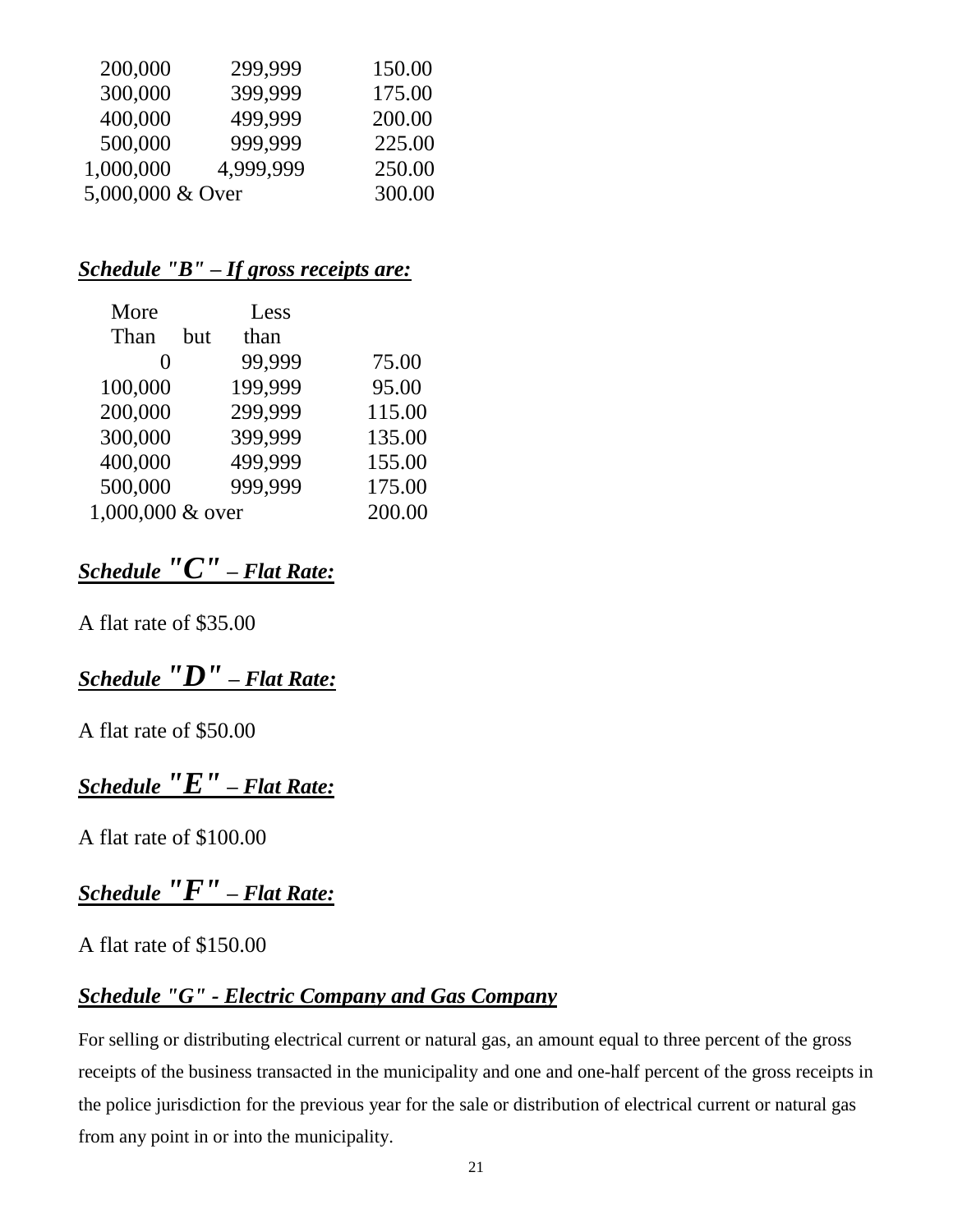# *Schedule "H" – Coin Operated Laundries*

| $1 - 5$ Machines | \$20.00            |
|------------------|--------------------|
| 6 or more        | \$3.00 per machine |

# *Schedule "I" - Peddlers*

| Daily Rate          | issued for single day sales activity | \$10.00  |
|---------------------|--------------------------------------|----------|
| <b>Weekly Rate</b>  | issued for week long sales activity  | \$25.00  |
| <b>Monthly Rate</b> | issued for month long sales activity | \$50.00  |
| <b>Yearly Rate</b>  | issued for annual sales activity     | \$100.00 |

### *Schedule "K" - Telephones & Telecommunications*

[Code of Alabama 11-51-128

# *Schedule "L" - Special Events Licenses*

Set by Mayor.

# *Schedule "M" - Fortune Tellers*

Annual license rate is \$ 100.00.

# *Schedule "N" – Flat Rate*

A flat rate of \$75.00

### *Schedule "T" - Itinerants*

Itinerant businesses operating within the jurisdiction but located outside the jurisdiction shall pay the itinerant rate for a business license and that rate shall be \$25.00 in addition to the schedule for that type business.

# *Schedule "U" - Banks / Savings & Loans*

| <b>Bank ATM Location</b>            | \$10.00  |  |
|-------------------------------------|----------|--|
| <b>Bank Branch Location</b>         | \$10.00  |  |
| Bank Main Office Facility           | \$125.00 |  |
| Savings & Loan ATM Location         | \$10.00  |  |
| Savings & Loan Branch Location      | \$10.00  |  |
| Savings & Loan Main Office Facility | \$125.00 |  |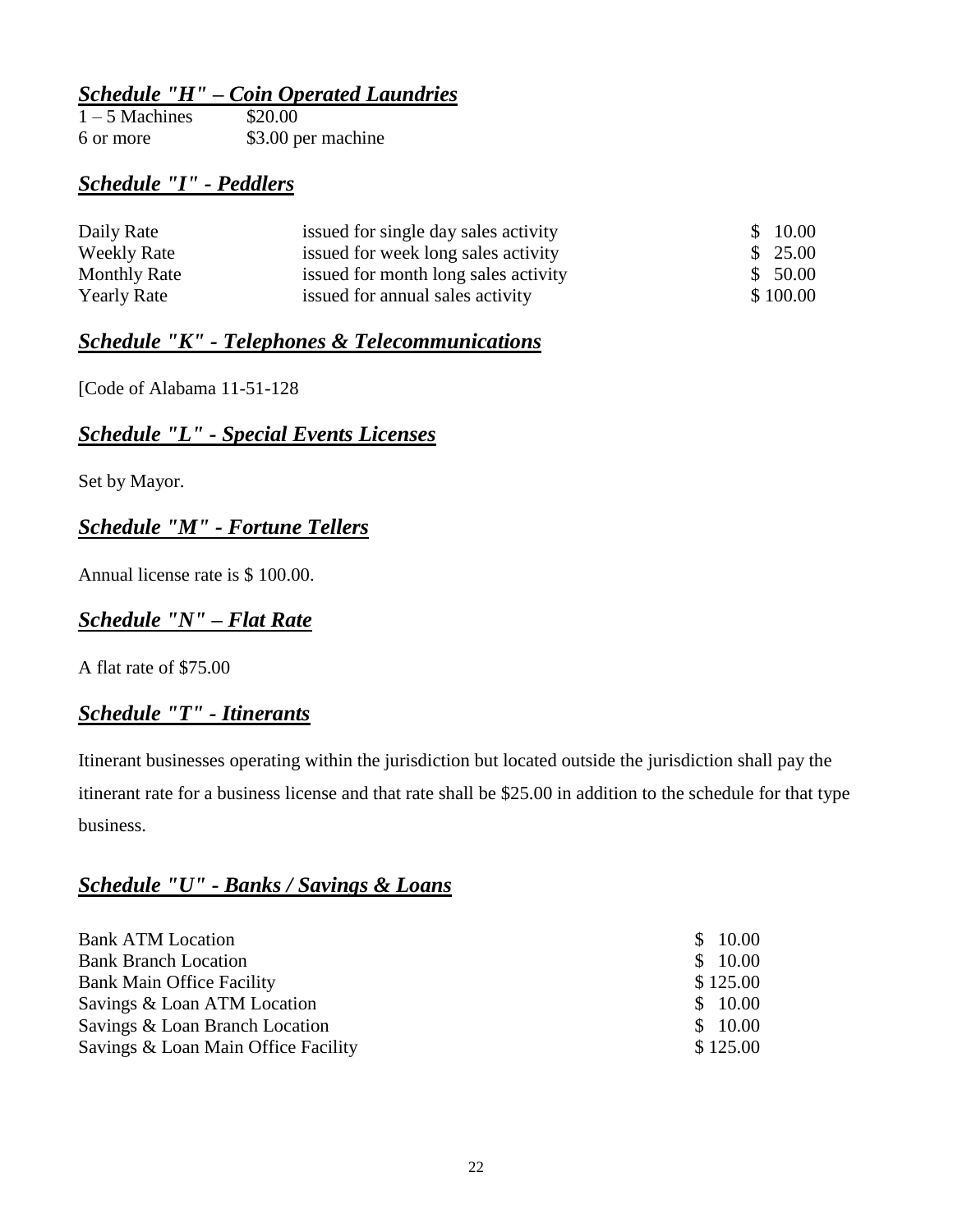### *Schedule "V" - Delivery License*

The rate for the delivery license is established in Section 21 and is: \$ 100.00

#### **SECTION 24. Exchange of information**.

- (a) The license officer may exchange tax returns, information, records, and other documents secured by the municipality, with other municipalities adopting similar ordinances for the exchange of taxpayer information, or with county or state authorities. The license officer may charge a reasonable fee for providing such information or documents. Any tax returns, information, records, or other documents so exchanged shall remain subject to the confidentiality provisions, restrictions, and criminal penalties for unauthorized disclosure as provided under state or municipal law.
- (b) Any such exchange shall be for one or more of the following purposes:
	- (1) Collecting taxes due.
	- (2) Ascertaining the amount of taxes due from any person.
	- (3) Determining whether a person is liable for, or whether there is probable cause for believing a person might be liable for, the payment of any tax to a state, county, or municipal agency.
- (c) Nothing herein shall prohibit the use of tax returns or tax information by the municipality in the proper administration of any matter administered by the license officer. The license officer may also divulge to a purchaser, prospective purchaser as defined pursuant to the regulations of the Alabama Department of Revenue, or successor of a business or stock of goods the outstanding sales, use, or rental tax liability of the seller for which the purchaser, prospective purchaser as defined pursuant to the regulations of the Alabama Department of Revenue, or successor may be liable pursuant to the Code of Alabama section 40-23-25, 40-23-82, or 40-12-224.

### **SECTION 25. License fees in Police jurisdiction**.

Any person, firm, association, or corporation engaged in any business outside the municipality but within the police jurisdiction hereof shall pay one-half of the amount of the license imposed for like business within the municipality.

### **SECTION 26. Effective date**.

This ordinance shall become effective with the 2013 license renewal cycle.